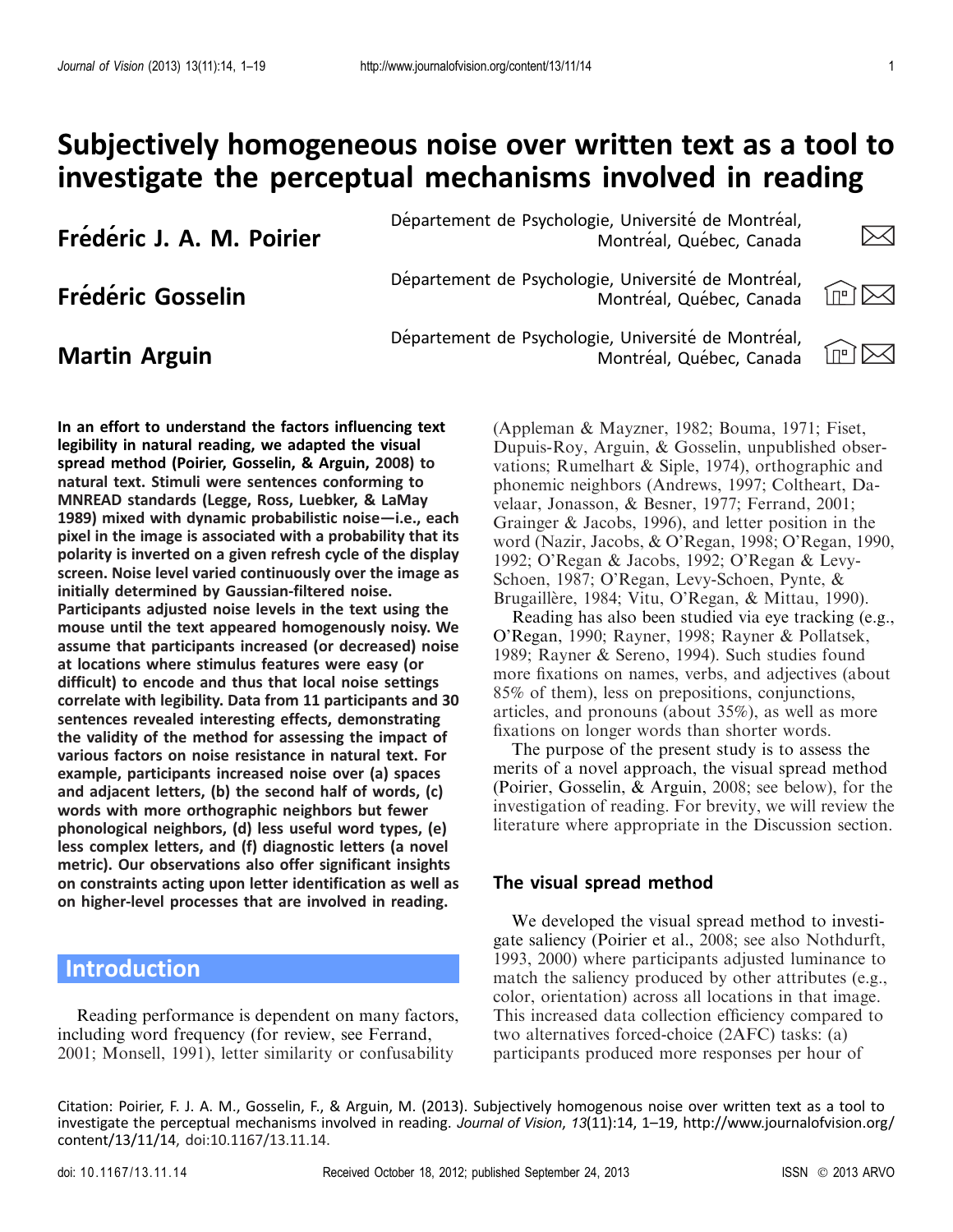testing, and (b) each response revealed both the location and intensity of perceived saliency.

In the present study, we adapted the visual spread task to evaluate which parts of the written sentence were more noise resistant. Our measure of noise resistance was subjective, in that participants adjusted noise levels until they perceived noise to be homogeneous over the sentence. Actually, the adjustments made by participants systematically contained more noise on some parts of the sentences than others. We assumed that participants spread the noise to equalize signal-to-noise ratios across the stimulus. If that assumption was correct, then the analysis performed on noise distribution would recover the factors contributing to the signal.

Advantages of the visual spread method applied to reading include: (a) the data recovered covers scales ranging from single letters to entire words, (b) any factor that varies within the stimulus sentences can be correlated with the data to estimate its contribution, and (c) regression analyses can determine if factors are redundant or unique (see also [Appendix D](#page-17-0)).

We used regression analysis to determine which factors were correlated with noise resistance, including a vast array of factors related to letters, words, and spaces. Our results are congruent with the literature regarding the factors affecting reading performance despite methodological differences. The ecological validity of our method is also discussed (see [Appendix](#page-17-0) [D](#page-17-0)).

### Methods

#### Ethics statement

The research protocol was reviewed and approved by the University of Montréal Health Research Ethics Committee. Written informed consent was obtained from participants prior to their participation.

#### Participants

Eleven participants volunteered (four males and seven females), including the first author, as well as university undergraduate and graduate students. Their vision was normal or corrected-to-normal. Participants were French native speakers and fluent French readers.

#### Apparatus

Testing and data collection were conducted on a PC computer (P4 3 GHz;  $800 \times 600$  pixels; 75 Hz refresh

rate). Responses were recorded via mouse button presses. Viewing distance was 68.5 cm, where 16 pixels equaled 1<sup>°</sup> visual angle. The entire stimulus subtended  $8^{\circ} \times 16^{\circ}$ . Stimulus generation and data collection were controlled by MATLAB with Psychophysics Toolbox extensions (Brainard, [1997;](#page-11-0) Pelli, [1997](#page-13-0)).

### Procedure

#### Visual spread task

In the current visual spread task, participants equated noise levels over sentences. Nothdurft ([1993,](#page-12-0) [2000\)](#page-12-0) introduced a ''saliency match'' task where participants had to indicate which of two stimulus patches was more salient (i.e., which patch grabbed attention). This allowed him to equate saliency across attributes (e.g., luminance, color, orientation). In the study of Poirier et al. ([2008\)](#page-13-0), participants distributed luminance over an image made of randomly colored and oriented lines. Adding (or removing) luminance at an image location increased (or reduced) the visibility of features at that location. Participants' luminance matches were significantly correlated with properties known to modulate saliency.

In the current study, on each trial, participants were shown a display containing a sentence written over three lines in black and white ([Figure 1B, C](#page-2-0)). Each pixel of the stimulus was white or black and was associated with a probability of polarity inversion, which constitutes the noise level at that location. Participants were required to equate apparent noise levels over the image by left-clicking (or right-clicking) on points where noise levels were perceived as higher (or lower) than elsewhere, which decreased (or increased) the noise level within a small window around that location. The position and duration of button presses was used to dynamically adjust noise levels.

#### Stimuli

Stimuli consisted of two parts: a sentence and probabilistic noise. Sentences were taken from a bank of French sentences (Senécal, [2001;](#page-13-0) Senécal, Gresset, & Overbury, [2002\)](#page-13-0) constructed to conform to MNREAD standards (a standard reading speed test; Legge, Ross, Luebker, & LaMay, [1989\)](#page-12-0): (a) 60 characters long, including spaces between words, (b) about 10 words long, (c) divided in three lines, each about equal in physical length and centered on the screen, and (d) using simple sentence structures and high-frequency words easily understood by eight-year-old children. The height of the letter " $x$ " was 7 pixels (0.44 $\degree$ ), and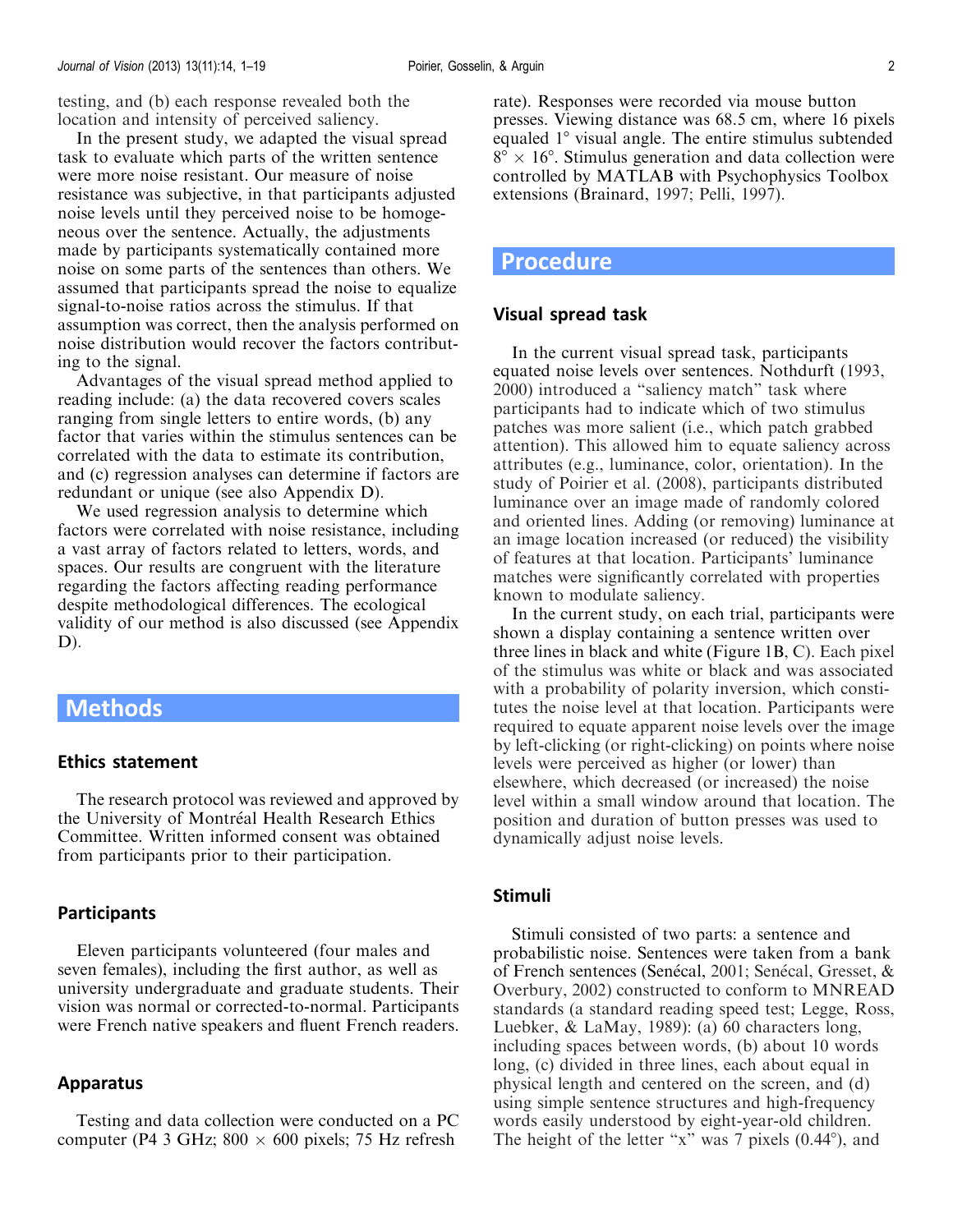<span id="page-2-0"></span>

Figure 1. A sample stimulus is shown without noise (A) and after adjustment by participants (B; average). Panel B is also shown with noise differences amplified (C), or with noise levels represented as gray levels (D; surround gray = 12.5% noise; lighter = less noise). The noise levels in Panel B appear roughly homogeneous over the image, despite systematic variation in noise levels as highlighted in panels C, D.

letters could extend 3 pixels  $(0.19^{\circ})$  above and/or below that. The font used was Courier. Only lowercase nonaccented letters were used in the analyses, with capital letters, accented letters, and apostrophes classified as ''miscellaneous characters.''

The noise was dynamic and probabilistic. Every pixel was associated with a probability of being displayed at opposite polarity on any frame (13.3 Hz). This probabilistic noise was defined using (detailed below): (a) initial noise levels set using filtered random noise, (b) filtered noise that was normalized, (c) and then transformed into probabilistic noise, and (d) as participants changed noise levels, values were renormalized.

The filtered binary noise (N) was created using binary noise filtered using a Gaussian filter, defined as:

$$
G_{i,j} = e^{\frac{-(i^2+j^2)}{\sigma^2}}
$$
 (1)

where  $\sigma = 0.5^{\circ}$ , and  $(i, j)$  are coordinates. N was linearly scaled to a range of 0 to 1, normalized to a mean of 0.5, and values outside the 0 to 1 range were clipped. Each time N was updated by user responses, it was

renormalized and reclipped (if necessary). The resulting scaled filtered noise was transformed into probability noise (P) using the following transformation:

$$
P = 50\% \cdot N^2 \tag{2}
$$

where pixels varied from: (a) showing the sentence at all times, i.e., never inverting,  $N = 0$ ,  $P = 0\%$ , (b) showing random noise at all times, i.e.,  $N = 1$ ,  $P = 50\%$ , and (c) showing sentence and noise in various amounts, average  $N = 0.5$ , average  $P = 12.5\%$ . The squaring exponent made noise levels vary smoothly over time when adjusting noise levels because small changes are noticeable at low-noise levels. Dynamic noise was used rather than static noise because (a) noise density is easier to evaluate in dynamic noise due to averaging

over time, and (b) participants saw real-time effects of adjusting noise.

Participants adjusted noise levels by pressing either mouse button at a location (N varied by 0.5/s; the right/ left button increased/decreased noise respectively in a Gaussian window with  $\sigma = 0.5^{\circ}$ ). Each adjustment was followed by renormalization and reclipping as described above. Normalization was done to prevent participants from setting noise at ceiling or floor values, as well as to keep average noise levels constant across participants and sentences. At 12.5% noise level, words near and far from fixation remained visible. Higher levels of noise would mask the text context, thus potentially bias results towards local properties.

Noise could only be adjusted by participants within an ''area of interest'' (AOI) on and near text. Outside the AOI, pixels were kept at 12.5% noise. The AOI was defined as the areas containing letters extended two character spaces on each side and two character heights above and below, Gaussian-blurred ( $\sigma = 0.5^{\circ}$ ) to smooth the transition between inside and outside of the AOI. This encouraged participants to concentrate responses on or near text. ''Surrounding space'' is space contained within the AOI but located either between or outside sentences.

Following the logic that some sentence parts are perceived more clearly than others, the point of subjective noise equality would be negatively correlated with text clarity. We henceforth use the term "noise" resistance'' to denote local noise density, in units of percent noise.

#### Temporal sequence

The 30 sentences were divided in three test sessions. Each sentence was shown about equally often (details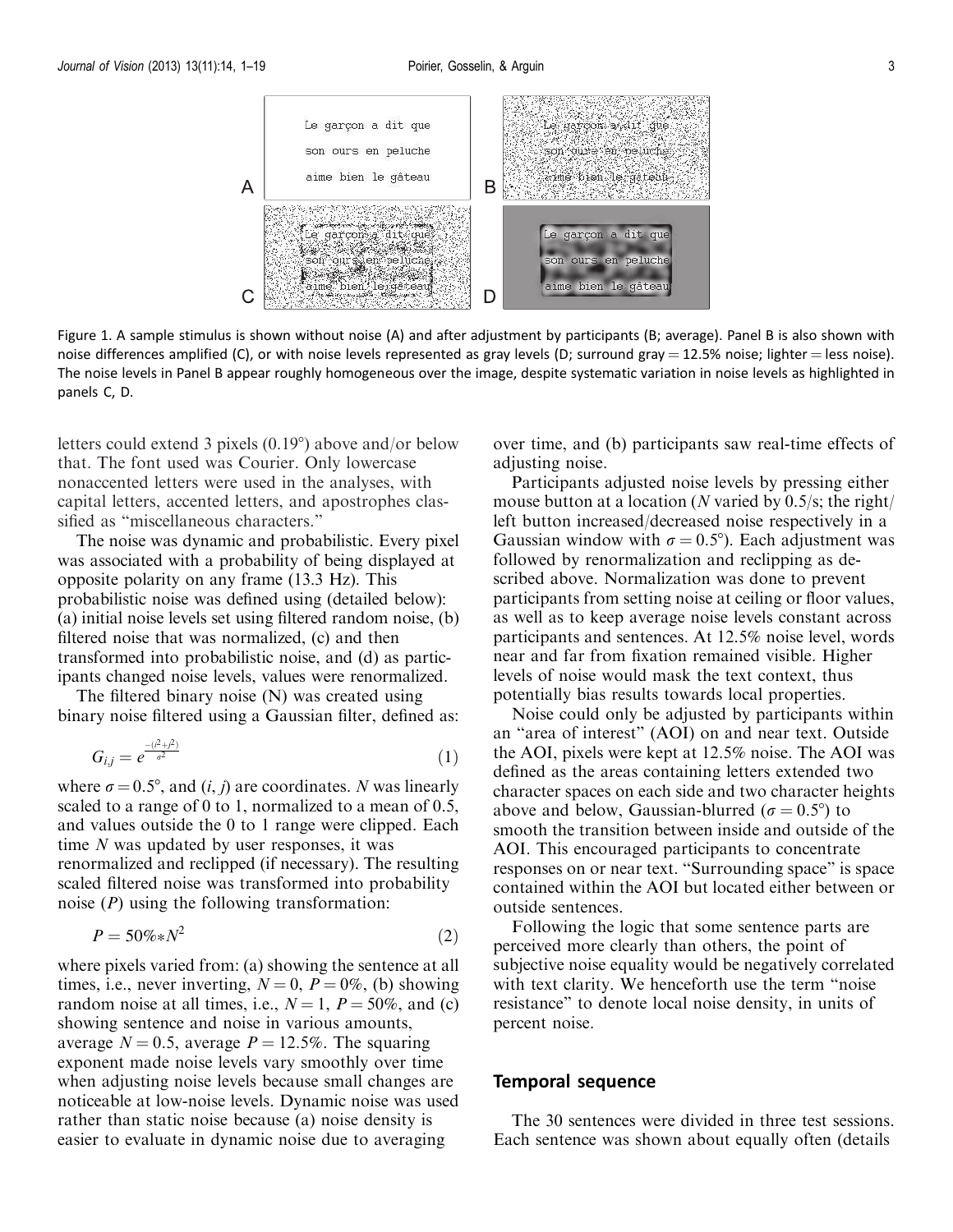<span id="page-3-0"></span>

Figure 2. Weights (-y-axis) associated with space-based and positional-based factors. A positive (or negative) weight indicates that noise was higher (or lower) in the areas indicated by the factor. Participants increased noise on spaces surrounding and between words (A), on external letters (A), one-letter words (B), on letters further towards the right (C, D, F), and on the last letter. They decreased noise on miscellaneous characters (A). Error bars and dotted lines represent SEM.

below). Each session was 30 min long, for a total of 90 min of testing per participant.

Each trial lasted 20 s, during which participants could make as many adjustments as they wanted. Noise levels were adjusted in real-time. Trials were separated by a blank screen for 500 ms. On 50% of trials, the sentence was selected randomly. On other trials, the least-presented sentence was selected, to ensure that every sentence was presented about equally often. Each sentence was presented nine times on average, with repeated presentations using the noise as set in the prior trial to encourage participants to search carefully for uneven noise.

#### Analysis

Analyses were performed in two steps as recommended by Lorch and Myers ([1990](#page-12-0)). (1) Regression analyses were performed to extract factor weights per participant. Regression weights represent noise change per unit of change in a given factor. The standard error of the means (SEM) of those weights represents the accuracy of that mean, despite potential individual differences in strategy. (2) Those weights were analyzed using repeated measures ANOVAs (to compare weights together) and  $t$  tests (to assess whether individual weights were significantly different from zero). Due to individual variability, t tests on individual weights were less powerful than ANOVAs. For orthogonal factors, this is equivalent to measuring mean noise relative to baseline noise and performing standard analyses. However, the method generalizes to nonorthogonal factors. Note that since individual differences in strategies contribute to the error terms of these

analyses, effects that are statistically significant are effects that show consistency across participants.

For example, the analysis of space-based factors shown in Figure 2A included two steps: (1) A regression analysis extracted mean noise for surrounding space, spaces, letters near spaces, and miscellaneous characters for each participant, and  $(2)$  t tests determined independently which of these four factors influenced noise resistance.

Some factors were decomposed into separate predictor variables to clarify trends in two steps: (1) A regression analysis extracted mean noise at each level of the variable, for each participant, and (2) an ANOVA determined if noise varied as a function of that variable. For example, the analysis of the word length effect shown in Figure 2B included two steps: (1) A regression analysis extracted mean noise for each word length and participant, and (2) an ANOVA determined if mean noise varied with word length. Note that these factors were also analyzed not decomposed (e.g., [Table 2\)](#page-4-0).

Regression analysis combined factors in three ways: (a) ''independent,'' meaning that factors are entered alone, (b) ''blocked,'' meaning that all factors from that block were included, and (c) ''full,'' meaning that all factors were included. Analyses including more factors were performed to evaluate the relative importance of factors by allowing them to compete for explained variance, as well as controlling for lowerlevel factors. In all cases, all variables were entered simultaneously; therefore, no preference was given in ability to compete for accounted variance. All regressions include controls for spaces, surrounding spaces, and miscellaneous characters, including ''independent'' regressions.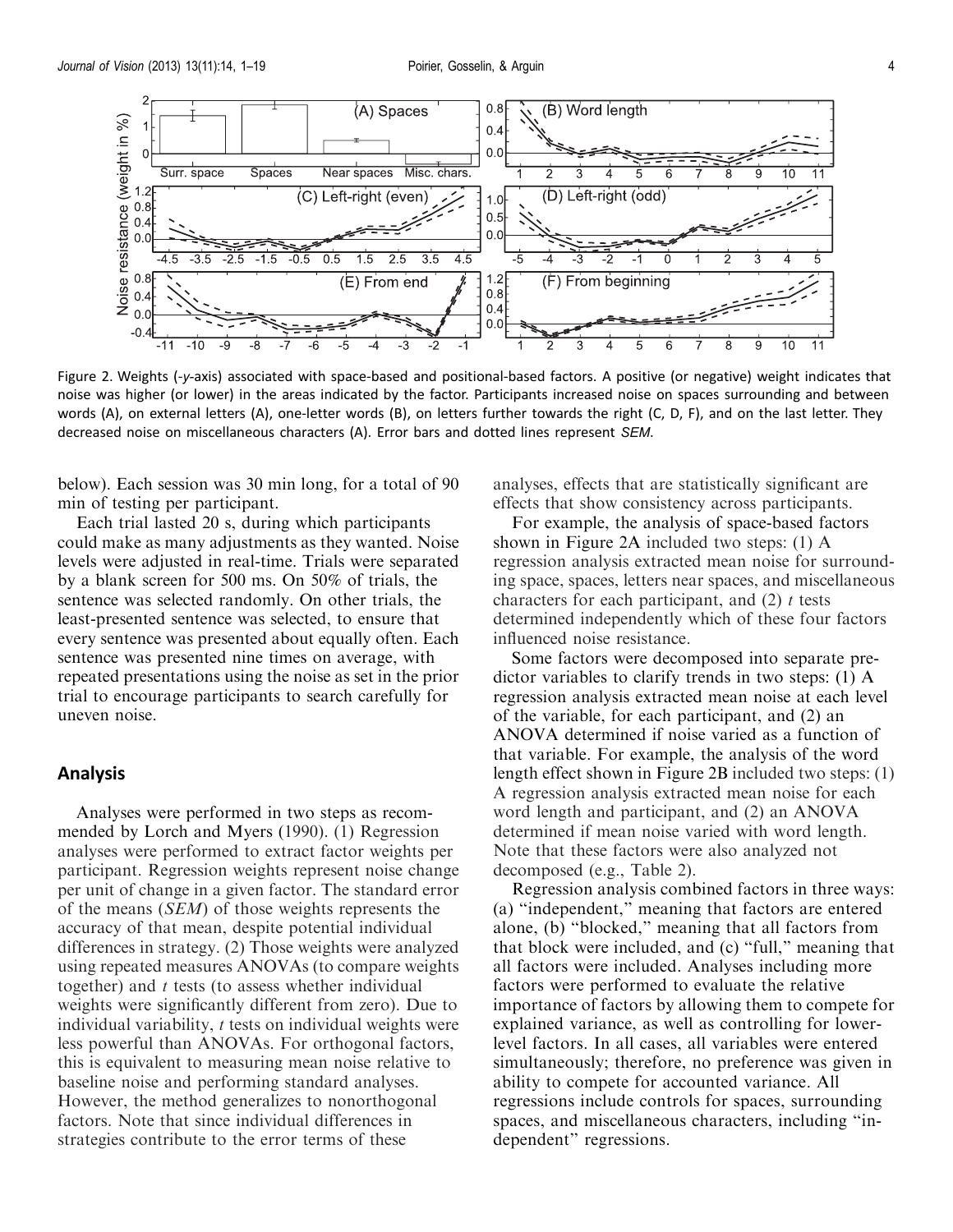<span id="page-4-0"></span>Journal of Vision (2013) 13(11):14, 1–19 Poirier, Gosselin, & Arguin 5

|                         |                          | e                        |      |   | ◡      |        |        | e   |                          |                                 |
|-------------------------|--------------------------|--------------------------|------|---|--------|--------|--------|-----|--------------------------|---------------------------------|
| Word length             |                          |                          | 3.   |   | b      | b      | b      | b   |                          | ь                               |
| Distance from beginning |                          |                          | 3    | 0 |        |        |        | 4   |                          | b                               |
| Distance from end       | $-5$                     | $\overline{\phantom{a}}$ | $-1$ | 0 | $-6$   | $-5$   | -4     | -5  | $\overline{\phantom{0}}$ | $\hspace{0.1mm}-\hspace{0.1mm}$ |
| Distance left-right     | $\overline{\phantom{0}}$ | 0                        |      | 0 | $-2.5$ | $-1.5$ | $-0.5$ | 0.5 | 1.5                      | 2.5                             |
| Noun                    |                          |                          |      |   |        |        |        |     |                          |                                 |

Table 1. Some sample factors and their values for each character position in a sequence of two words. Notes: "les chiens" in English: ''the dogs''.

#### Factors

Most factors are described in the Results sections where they are analyzed. Factors requiring a lengthy explanation are described in [Appendices A](#page-14-0) and [B](#page-16-0), which also include some factor statistics.

We used a battery of factors that could potentially influence noise resistance using multiple regression

| Category       | Factor                     | Independent        | <b>Blocked</b>     | Full               | Figure<br>reference | $R^2$              |
|----------------|----------------------------|--------------------|--------------------|--------------------|---------------------|--------------------|
| Spaces & misc. | Surrounding space          | $1.448 \pm 0.211$  | $0.659 \pm 0.175$  | $1.615 \pm 0.396$  | 2A                  | $21.7\% \pm 4.1\%$ |
|                | Spaces                     | $1.861 \pm 0.163$  | $1.939 \pm 0.169$  | $0.754 \pm 0.259$  |                     |                    |
|                | Near spaces                | $0.506 \pm 0.063$  | $0.506 \pm 0.063$  | $0.182 \pm 0.119$  |                     |                    |
|                | Miscellanous characters    | $-0.402 \pm 0.090$ | $-0.454 \pm 0.089$ | $-0.092 \pm 0.111$ |                     |                    |
| Positional     | Word length                | $-0.018 \pm 0.011$ |                    |                    | $2B-F$              | $20.8\% \pm 3.9\%$ |
|                | Left-right                 | $0.107 \pm 0.022$  |                    |                    |                     |                    |
|                | From end                   | $0.084 \pm 0.016$  |                    |                    |                     |                    |
|                | From beginning             | $0.060 \pm 0.016$  |                    |                    |                     |                    |
| Letters        | Width                      | $-0.397 \pm 0.268$ | $1.181 \pm 0.323$  |                    | 3                   | $27.7\% \pm 4.3\%$ |
|                | Confusability in noise     | $0.795 \pm 0.120$  | $1.339 \pm 0.328$  |                    |                     |                    |
|                | Confusability low contrast | $0.581 \pm 0.102$  | $-0.880 \pm 0.257$ |                    |                     |                    |
|                | Complexity                 | $-1.092 \pm 0.150$ | $-1.446 \pm 0.186$ |                    |                     |                    |
|                | Log letter frequency       | $0.272 \pm 0.046$  | $0.074 \pm 0.062$  |                    |                     |                    |
|                | Diagnosticity              | $0.363 \pm 0.132$  | $0.099 \pm 0.137$  |                    |                     |                    |
| Sublexical     | Grapheme length            | $0.000 \pm 0.052$  | $-0.003 \pm 0.053$ | $0.019 \pm 0.052$  | 4A, B               | $20.3\% \pm 3.7\%$ |
|                | Syllable length            | $-0.017 \pm 0.019$ | $0.006 \pm 0.018$  | $-0.021 \pm 0.011$ |                     |                    |
|                | Token syllable frequency   | $0.019 \pm 0.025$  | $-0.128 \pm 0.040$ | $-0.101 \pm 0.032$ |                     |                    |
|                | Type syllable frequency    | $0.145 \pm 0.034$  | $0.258 \pm 0.046$  | $0.154 \pm 0.050$  |                     |                    |
| Frequencies    | Log frequency              | $0.014 \pm 0.008$  | $-0.017 \pm 0.013$ | $0.022 \pm 0.028$  | 4C, D               | $20.6\% \pm 3.7\%$ |
|                | Log cumulative Frequency   | $0.015 \pm 0.009$  | $0.024 \pm 0.014$  | $-0.021 \pm 0.029$ |                     |                    |
|                | N homographs               | $0.021 \pm 0.015$  | $-0.011 \pm 0.013$ | $0.013 \pm 0.019$  |                     |                    |
|                | N homophones               | $0.001 \pm 0.006$  | $0.001 \pm 0.007$  | $-0.007 \pm 0.007$ |                     |                    |
|                | Log orthographic neighbors | $0.052 \pm 0.023$  | $0.097 \pm 0.022$  | $0.056 \pm 0.027$  |                     |                    |
|                | Log phonetic neighbors     | $0.000 \pm 0.019$  | $-0.056 \pm 0.020$ | $-0.037 \pm 0.020$ |                     |                    |
| Word type      | Auxiliary verb             | $0.445 \pm 0.090$  | $0.302 \pm 0.129$  | $0.484 \pm 0.253$  | 4E, F               | $20.6\% \pm 3.8\%$ |
|                | Conjunction                | $0.331 \pm 0.188$  | $0.191 \pm 0.219$  | $0.528 \pm 0.255$  |                     |                    |
|                | Article                    | $0.159 \pm 0.077$  | $0.014 \pm 0.117$  | $0.369 \pm 0.222$  |                     |                    |
|                | Pronoun                    | $0.142 \pm 0.114$  | $-0.001 \pm 0.146$ | $0.393 \pm 0.187$  |                     |                    |
|                | Verb                       | $0.017 \pm 0.029$  | $-0.121 \pm 0.098$ | $0.425 \pm 0.213$  |                     |                    |
|                | Preposition                | $-0.004 \pm 0.066$ | $-0.138 \pm 0.109$ | $0.286 \pm 0.161$  |                     |                    |
|                | Noun                       | $-0.038 \pm 0.073$ | $-0.159 \pm 0.080$ | $0.339 \pm 0.168$  |                     |                    |
|                | Determiner                 | $-0.093 \pm 0.113$ | $-0.223 \pm 0.158$ | $0.320 \pm 0.259$  |                     |                    |
|                | Adverb                     | $-0.108 \pm 0.064$ | $-0.233 \pm 0.105$ | $0.199 \pm 0.185$  |                     |                    |
|                | Adjective                  | $-0.146 \pm 0.064$ | $-0.264 \pm 0.119$ | $0.264 \pm 0.210$  |                     |                    |

Table 2. Summary of analyses. Notes: All analyses include the factors "spaces," "miscellaneous characters," "surrounding space," and a constant. Weights are shown for independent, blocked, and full regressions. Intervals are SEM across participants. Factors marked by "—" were included in the analysis as controls. Empty lines represent factors not included in the given regressions.  $R^2$  for the full analysis was  $29.5% \pm 4.2%$ .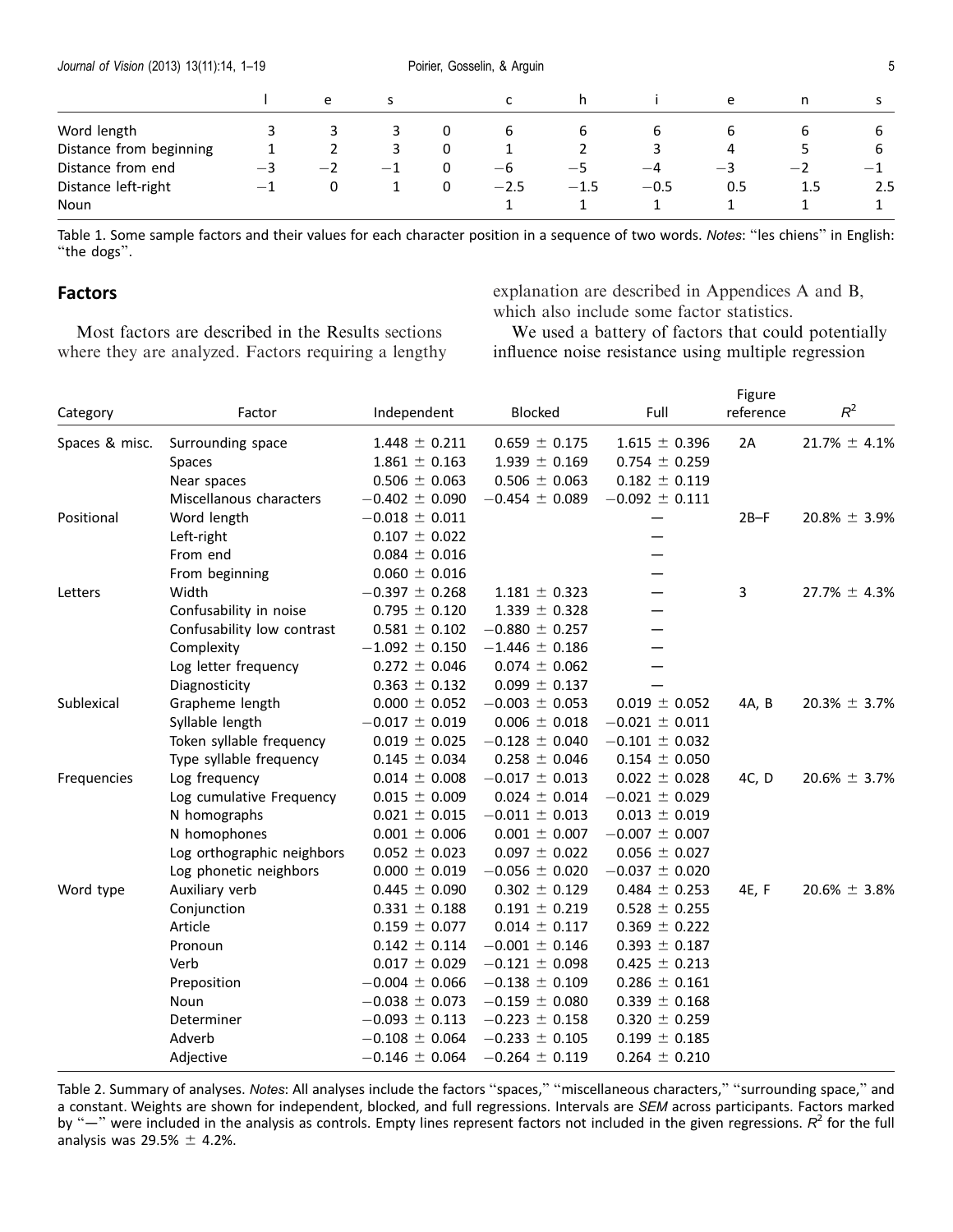analysis. [Table 1](#page-4-0) shows some sample factors for two sample words, along with the numerical value assigned to each letter position on those factors. Note that all letter positions received the same value if a factor characterizes the entire word. Note also that categorical variables were assigned a numerical code of nominal value.

Factors were selected if they met the following criteria: (a) they had to be easily quantifiable based on physical characteristics or previously collected data, and (b) they had to vary naturally within the selected sentences, rather than requiring specific manipulations. Note that the analysis could have included further factors, and data could be re-analyzed as further factors are added. However, we believe this set of factors constitutes a fairly comprehensive list of factors present in normal reading situations. The main factors are listed in [Table 2](#page-4-0), and [Table 1](#page-4-0) shows some examples of factors used. Factors are described in [Appendices A](#page-14-0) and [B](#page-16-0). Diagnosticity was a novel factor to estimate how important single letters were to word recognition. Confusability measured how likely a letter was to be confused as another letter.

### Results

Participants systematically set noise levels higher in certain locations than others, resulting in systematic noise modulations over the image, which we quantified as ''noise resistance'' (in units of percent noise).

Factors underlying noise resistance were analyzed in four blocks: (a) space-based, (b) positional, (c) letterbased, and (d) text-based factors. The main results are summarized in [Table 2.](#page-4-0) As new factors are added, some weights on previous factors changed (e.g., reverse direction, drop to zero). Such weight changes occur when other factors compete to explain the same variance. Such changes are thus informative and discussed below.

#### Space-based factors

This block included: (a) ''surrounding space'' indicating the empty space directly surrounding the text, but not including spaces between words, (b) "spaces," (c) "near spaces" indicating letters adjacent to one or two spaces, and (d) ''misc. letters'' including apostrophes, accented letters, and uppercase letters [\(Figure 2A](#page-3-0)). For these factors, a weight of zero indicated that noise was as high as noise over regular letters.

Participants had a higher resistance to noise for surrounding space, spaces, and the external letters of words than for internal letters,  $ts(10) \ge 6.9$ ,  $ps <$ 0.0001. Participants put less noise on miscellaneous characters than on letters,  $t(10) = -4.5$ ,  $p = 0.001$ .

#### Positional factors

Positional factors refer to the position of a letter in a word (in number of letters; see [Table 1\)](#page-4-0): (a) word length  $(M=5.54, SD=2.26)$ , (b) "left-right" distance from the word's center keeping directional information (positive was towards the right), and  $(c-d)$  distance from the beginning/end of words. The factors were analyzed separately for odd- and even-length words as well as combined into a single analysis, with similar results.

Positional factors were decomposed into independent levels to analyze trends (see ''Procedure: Analysis'' section). For example, the factor ''distance from beginning'' is decomposed into the sub-categories "first letter," "second letter," etc., each of which indicates if a letter belongs to the subcategory  $(1 =$ yes,  $0 = no$ ).

Participants increased noise on ([Figure 2B](#page-3-0) through [F](#page-3-0)): (a) one-letter words,  $F(10, 100) = 7.55$ ,  $p < 0.001$ ; LSD  $ps < 0.02$ ; [Figure 2B](#page-3-0), (b) letters further towards the right of a word, linear  $Fs(1, 10) > 14.0$ ,  $ps \le 0.004$ ; [Figure 2C](#page-3-0), [D,](#page-3-0) and [F,](#page-3-0) (c) letters further from the center of a word, quadratic  $Fs(1, 10) > 13.6$ ,  $ps < 0.004$ ; [Figure 2C](#page-3-0), [D,](#page-3-0) and (d) the last letter (last letter different from any previous letter;  $F[10, 100] = 12.06, p < 0.001$ ; LSD  $ps < 0.015$ ; [Figure 2E\)](#page-3-0). Taken together, these factors indicate that participants increased noise levels on letters away from the center and towards the right of words.

#### Letter-based factors

This block included six factors ([Appendices A](#page-14-0) and [B](#page-16-0), "Factors" section in the Methods, and [Table 3](#page-6-0)): (a) letter complexity, (b) letter width, (c–d) confusability in noise or in low contrast, (e) log letter frequency, and (f) diagnosticity. The variables complexity, letter width, and diagnosticity were normalized to a maximum value of 1 for the regression analysis.

Noise-resistant letters were frequent, easily confusable, diagnostic, and less complex [\(Table 3](#page-6-0); [Figure 3](#page-6-0)). Letter width had no effect on its own,  $t(10) = -1.5, p = 0.17$ , but if entered with other factors, wider letters received more noise,  $ts(10) \geq 3.7$ ,  $p \leq 0.0045$ . That is, the letter width effect was too small to be observed on its own.

Both confusability factors were positively correlated with noise resistance (independent:  $t s[10] \geq 5.7$ ,  $p s <$ .0003). Contrary to intuition, letters of high confus-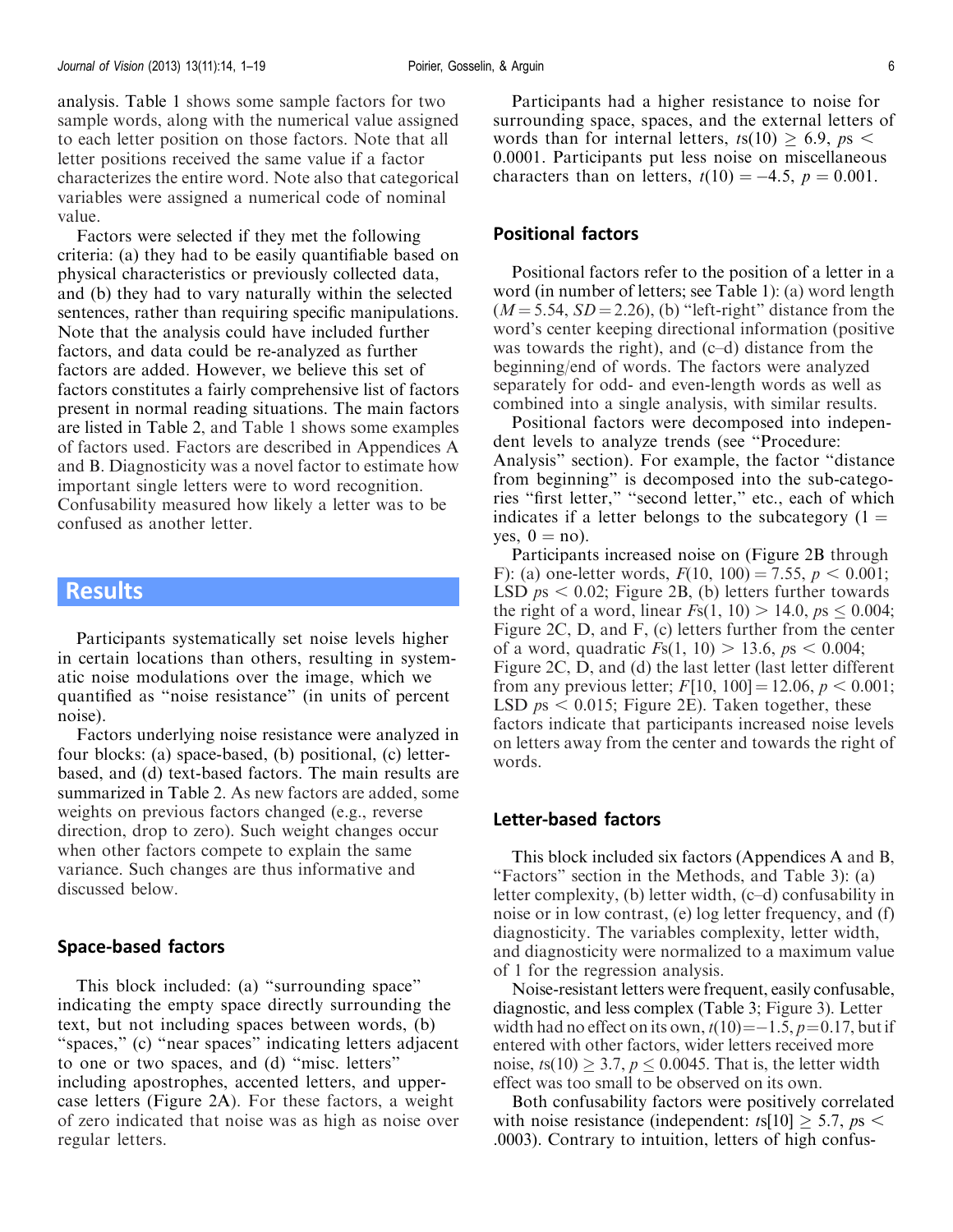<span id="page-6-0"></span>

| Factor                        | Noise resistance | Diagnosticity | Log letter frequency | Complexity | Confusability in low contrast |
|-------------------------------|------------------|---------------|----------------------|------------|-------------------------------|
| Confusability in noise        | 0.646            | 0.410         | 0.566                | $-0.756$   | 0.953                         |
| Confusability in low contrast | 0.676            | 0.487         | 0.644                | $-0.713$   |                               |
| Complexity                    | $-0.561$         | $-0.239$      | $-0.457$             |            |                               |
| Log frequency                 | 0.428            | 0.810         |                      |            |                               |
| Diagnosticity                 | 0.442            |               |                      |            |                               |

Table 3. Correlations between several measures based on the same font. Notes: If the factor complexity is multiplied by  $-1$ , all correlations become positive here.

ability received more noise. When entered with other factors, "confusability in noise" remained,  $ts(10) > 3.8$ ,  $ps < 0.0035$ , whereas "confusability in contrast" became negatively associated with noise resistance,  $t\text{s}(10) \leq -3.2$ ,  $p\text{s} < 0.01$ . In other words, participants increased noise on letters with low confusability in low contrast, and greater confusability in noise.

Complex letters were less resistant to noise in all analyses,  $t s(10) \le -6.9$ ,  $p s < 0.0001$ .

Frequent letters received more noise,  $t(10) = 5.9$ , p  $= 0.0002$ , but this effect disappeared when other factors were included in the analysis,  $ts(10) < 1.2$ , ps  $\geq$  0.26, suggesting that letter frequency did not contribute uniquely to explained variance.

Higher diagnosticity was associated with an increase in noise resistance,  $t(10) = 2.8$ ,  $p = 0.020$ . The effect disappeared when other factors were included,  $ts(10) \le$ 0.54,  $ps \geq 0.60$ , suggesting that diagnostic letters are noise resistant due to other features.

Taken together, letter-based factors offer a solid account of noise resistance for individual letters of the alphabet (Figure 3C). The correlation between predicted noise using letter-based factors  $(y\text{-axis})$ , and data averaged over multiple instances of a letter (-x-axis)



Figure 3. Weights (y-axis) associated with letter-based factors, when entered independently (A) or "blocked" together (B). A weight of "0" indicates that the factor is not associated with noise increase or decrease. (C) Correlation between averaged noise and predicted noise per letter. ''Low c.'' is an abbreviation for "low contrast."

was high ( $r = 0.808$ ). Error bars indicate *SEM* based on individual variability, with error bars for the model based on individual variability of regression fits.

#### Text-based factors

The last block of factors includes 24 factors, classified into: (a) sub-lexical statistics, (b) frequencies, and (c) word type.

Of the sublexical factors [\(Figure 4C](#page-7-0), [D](#page-7-0)), only syllable frequency by type was independently correlated with noise resistance,  $t(10) = 4.3$ ,  $p = 0.0016$ ; all others:  $|ts|(10) < 0.75$ ,  $ps > 0.39$ . In the blocked analysis, noise resistance increased with type frequency,  $t(10) = 5.7$ ,  $p = 0.0002$ , and decreased with token frequency,  $t(10) = -3.23$ ,  $p = 0.009$ . The syllable frequency factors (type and token) remained significant (or at least near-significant) in the full analysis,  $|ts(10)| > 3.09$ ,  $ps < 0.012$ ; except for token syllable frequency in the full analysis:  $t(10) =$  $-2.0, p = 0.076$ . Grapheme and syllable length were not significant in any analysis,  $|ts|(10) < 1.82$ ,  $ps >$ 0.099. This suggests that the two syllable frequency factors are unique contributors to explained variance, where words are more noise resistant if they have high type frequencies yet low token frequencies.

Of the frequency factors ([Figure 4E, F\)](#page-7-0), log orthographic neighbor frequency was associated with an increase in noise,  $ts(10) \ge 2.2$ ,  $ps \le 0.049$ ; nearsignificant in the full analysis:  $t(10) = 2.07$ ,  $p = 0.065$ , and log phonological neighbor frequency was only significant in the blocked analysis,  $t(10) = -2.8$ ,  $p =$ 0.019; independently:  $t(10) = 0.0$ ,  $p = 0.99$ ; full:  $t(10) =$  $-1.84$ ,  $p = 0.095$ . None of the other frequency-based factors was significant in any of the analyses (log lexical frequency, log cumulative frequency, number of homographs, number of homophones;  $|t|s \le 1.8$ ,  $p_s \ge$ 0.10. Thus participants increased noise on words that were graphically similar to other words, and had a more unique pronunciation. The phonological effect was more dependent on which factors were included in the analysis.

There was an effect of word type,  $F(9, 90) = 4.1$ ,  $p =$ 0.0 [\(Figure 4E](#page-7-0), [F](#page-7-0)), with words associated with sentence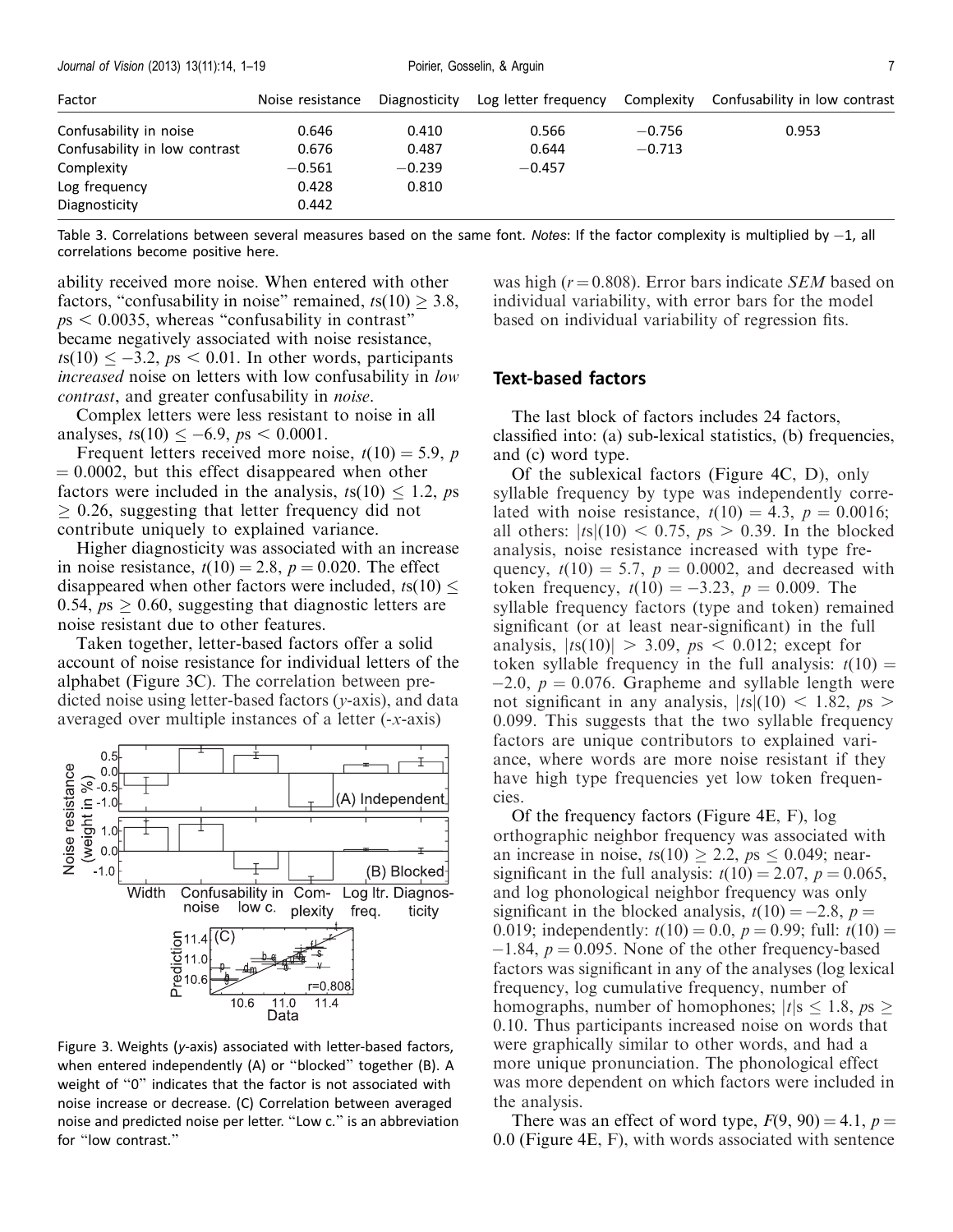<span id="page-7-0"></span>

Figure 4. Weights (y-axis) associated with text-based factors, when entered together (blocked; right) or independently (left). Factors are arranged in panels according to the blocks they were entered in. A weight of "0" indicates that the factor is not associated with noise increase or decrease. (A, B) Of the four subword statistics, only the syllabic frequencies were significantly correlated with noise levels, where participants increased noise on high syllable type frequency and low syllable token frequency. (C, D) Participants increased noise on words with more orthographic neighbors and fewer phonological neighbours. (E, F) Word type also influenced noise levels.

understanding generally receiving less noise. We observed the following ranking of word type from lowest to highest noise resistance (all  $ps < 0.05$ ): (a) adjectives, (b) verbs, (c) articles, and (d) auxiliary verbs. Other word categories were too variable across participants to establish a statistically reliable ordering. The word-type effect was not significant in the full analysis,  $F(9, 90) = 1.7$ ,  $p = 0.098$ , suggesting that the word-type effect could be due to other factors.

### **Discussion**

#### Summary of results

Within 90 min of data collection per participant, the novel and intuitive method of visual spread produced reliable data on perceived text clarity or noise resistance throughout a set of sentences.

Noise resistance, as measured using the visual spread task, was significantly correlated with many factors consistent with the reading literature, including (a) position of spaces, (b) letter position within words, (c) letter complexity, (d) letter confusability, and (e) lexical characteristics. We also document an effect of the novel factor of letter diagnosticity. Thus, although participants were not explicitly asked to read the sentences, their responses nevertheless correlated with some factors known to influence readability.

Although many factors were consistent across analyses, some factors were not. This suggests either

non-additive effects or smaller effects that can be masked by larger effects. Examples of nonadditivity include: (a) the log number of phonetic neighbors was significant depending on which other factors were included, (b) the ''confusability in low contrast'' factor reversed sign when the ''confusability in noise'' factor was included, (c) token syllable frequency was only significant when type syllable frequency was included in the analysis, and (d) many effect sizes were reduced with controls for letters and position. These interaction effects are discussed below where appropriate, along with what they tell us about reading.

Overall, noise resistance seems to increase around spaces and external letters, towards the right of words, on easily confusable letters, on less complex letters, and on word with more orthographic neighbors. Other effects were found but were less consistent across analyses (see below).

#### Implications for optimal viewing position

The optimal viewing position for word recognition is at the center of the word, or slightly left of center, and performance is better for ocular fixations on the first half than on the second half of the word (Nazir et al., [1998;](#page-12-0) O'Regan, [1990, 1992](#page-12-0); O'Regan & Jacobs, [1992;](#page-13-0) O'Regan & Levy-Schoen, [1987](#page-13-0); Vitu et al., [1990](#page-14-0)). Fixations away from the optimal position bring performance costs of about 10–20 ms per letter (Nazir et al., [1998;](#page-12-0) O'Regan, [1992;](#page-12-0) O'Regan & Levy-Schoen, [1987;](#page-13-0) O'Regan et al., [1984;](#page-13-0) Vitu et al., [1990](#page-14-0)). One reason suggested for an advantage for external letters is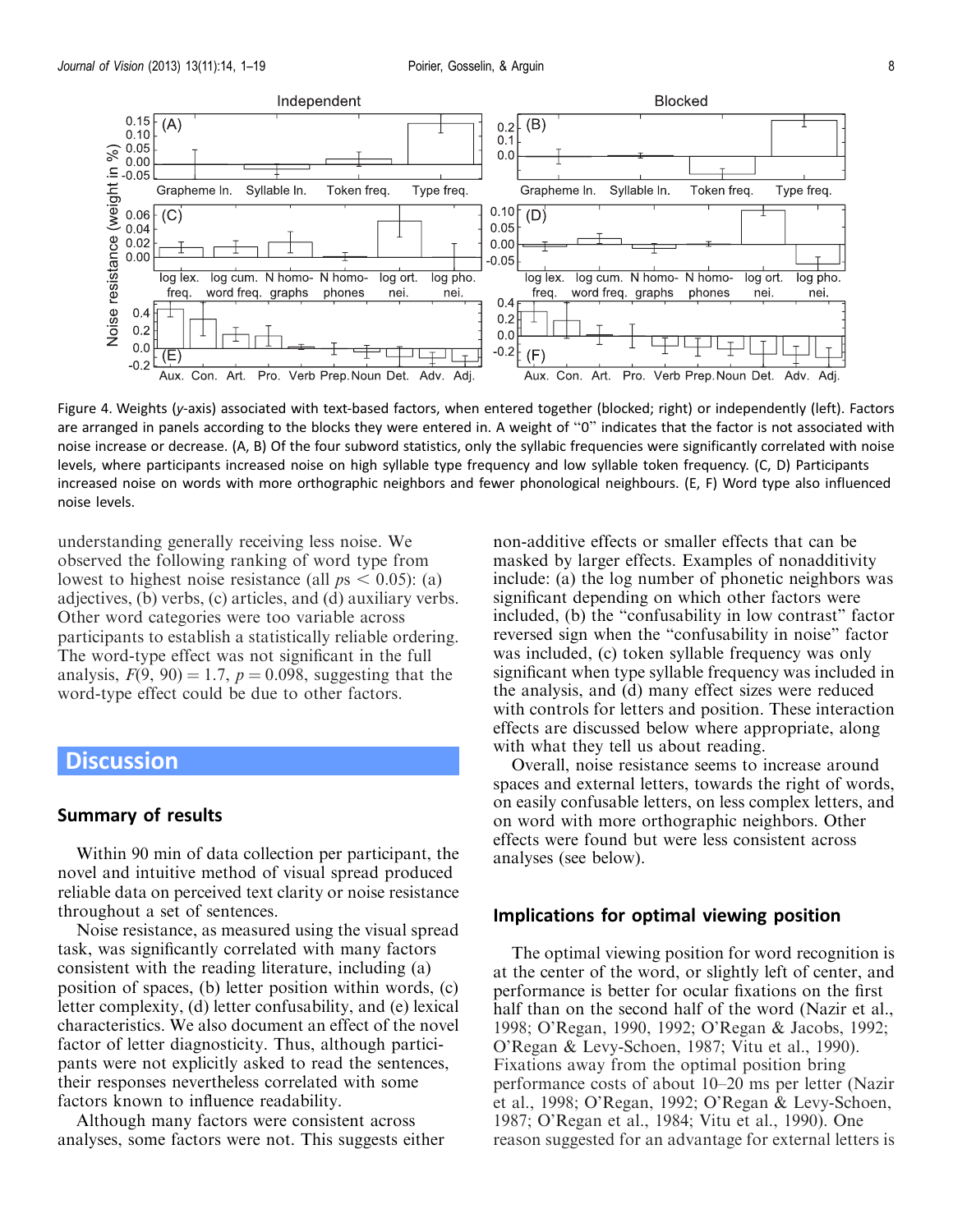that they are less exposed to crowding (Bouma, [1970;](#page-11-0) Pelli, Palomares, & Majaj, [2004\)](#page-13-0), i.e., letters inside words are masked by flanking letters.

In our study, participants increased noise on and around spaces more than on the letters themselves. Noise resistance was lowest at about two letters left of word center, i.e., around the optimal viewing position. Participants increased noise on word endings (especially on the last letter), which, in French, are usually less informative (Blais et al., [2009;](#page-11-0) Clark & O'Regan, [1999\)](#page-11-0). This suggests a noise placement strategy to move noise away from meaningful and crowded areas of words.

The size of the Gaussian spread of noise adjustment used in this study could explain in part why participants increased noise on external letters. Adding noise on spaces also adds some noise over external letters. This possible artefact does not explain many effects however, e.g., lower noise on the first half of words or the letter-based effects. Nevertheless, a replication of this study could be performed with noise density set per letter instead of spread using a Gaussian.

#### Implications for letter processing

Noise resistance was best predicted by the block of variables linked to letter characteristics. This suggests that modifying alphabet characteristics could substantially influence reading performance. Indeed, font choice does impact reading speed, comprehension, perceived attractiveness, and legibility (Bernard, Lida, Riley, Hackler, & Janzen, [2002;](#page-11-0) Mansfield, Legge, & Ban, [1996](#page-12-0)). This is convenient, because it is easier to change fonts (or even an alphabet) than word frequencies or statistics of word types. Our results include measures of variability within the alphabet chosen. Thus we can examine the relationships among letters that are often overlooked when reading performance is measured across sentences or paragraphs. The pattern of correlations between letter-based variables ([Table 3\)](#page-6-0) suggests that the alphabet is more optimal for writing than for reading (see [Appendix C](#page-16-0) for details). Frequent letters are simple, making them easier to write. However, frequent and diagnostic letters are easily confusable with other letters, making them lessthan-optimal for reading.

#### Implications for letter degradation methods

Our study compares three methods of degrading letter visibility: probabilistic noise (here) and confusability in both noise and low contrast (Fiset et al., unpublished observations). Not surprisingly, they were all correlated. Results suggest that participants increased the visibility of letters that are already easier to identify. However, the "confusability in low contrast" weight changed sign when the "confusability in noise" weight was included in the same analysis. This suggests that these two measures have a shared component (they both degrade letter recognition) as well as a unique component (the specific way letter recognition is degraded).

The three degradation techniques differ in how much they affect letter shape and contrast: (a) ''confusability in noise'' used additive noise, which influenced both letter shape and contrast, (b) ''confusability in low contrast'' used contrast reduction, which mainly influenced contrast, and (c) ''probabilistic noise'' (as used here), which influenced letter shape mainly. Thus, a fair approximation of shape degradation (probabilistic noise) would be the "shape  $+$  contrast" degradation (confusability in noise) minus the ''contrast'' degradation (confusability in contrast). Thus a regression approach as used here shows that different methods to degrade letters are not fully equivalent, with letters being differentially sensitive to different degradation methods.

#### Implications for sublexical effects

A grapheme is defined as the written representation of a phoneme. Studies have shown that words controlled for length take longer to read or identify if they have longer graphemes or syllables (Coltheart, Curtis, Atkins, & Haller, [1993;](#page-11-0) Coltheart, Rastle, Perry, Langdon, & Ziegler, [2001](#page-11-0); Grainger & Jacobs, [1996;](#page-12-0) Plaut, McClelland, Seidenberg, & Patterson, [1996;](#page-13-0) Rastle & Coltheart, [1998](#page-13-0); Rey, Jacobs, Schmidt-Weigand, & Ziegler, [1998](#page-13-0); Rey, Ziegler, & Jacobs, [2000\)](#page-13-0), suggesting longer processing time for longer graphemes. Our results show that neither grapheme length nor syllable length played a role in noise resistance. Our experiment did not include time pressure, and it is possible that performance costs associated with longer graphemes mainly occur under time pressure.

Conrad, Carreiras, and Jacobs [\(2008](#page-11-0)) studied the effects of syllable frequency on lexical decision: quantifying syllable frequency both by type (number of syllabic neighbors) and by token (summed word frequencies across syllabic neighbors). They found facilitation for type frequency, and inhibition for token frequency. Our study replicated their results: noise resistance increased with type frequency and decreased with token frequency. However, our findings differ from Conrad et al.'s on the sensitivity of the two effects to methodological changes or the inclusion of control variables. Conrad et al. [\(2008](#page-11-0)) report that the token frequency effect was reliably found across the literature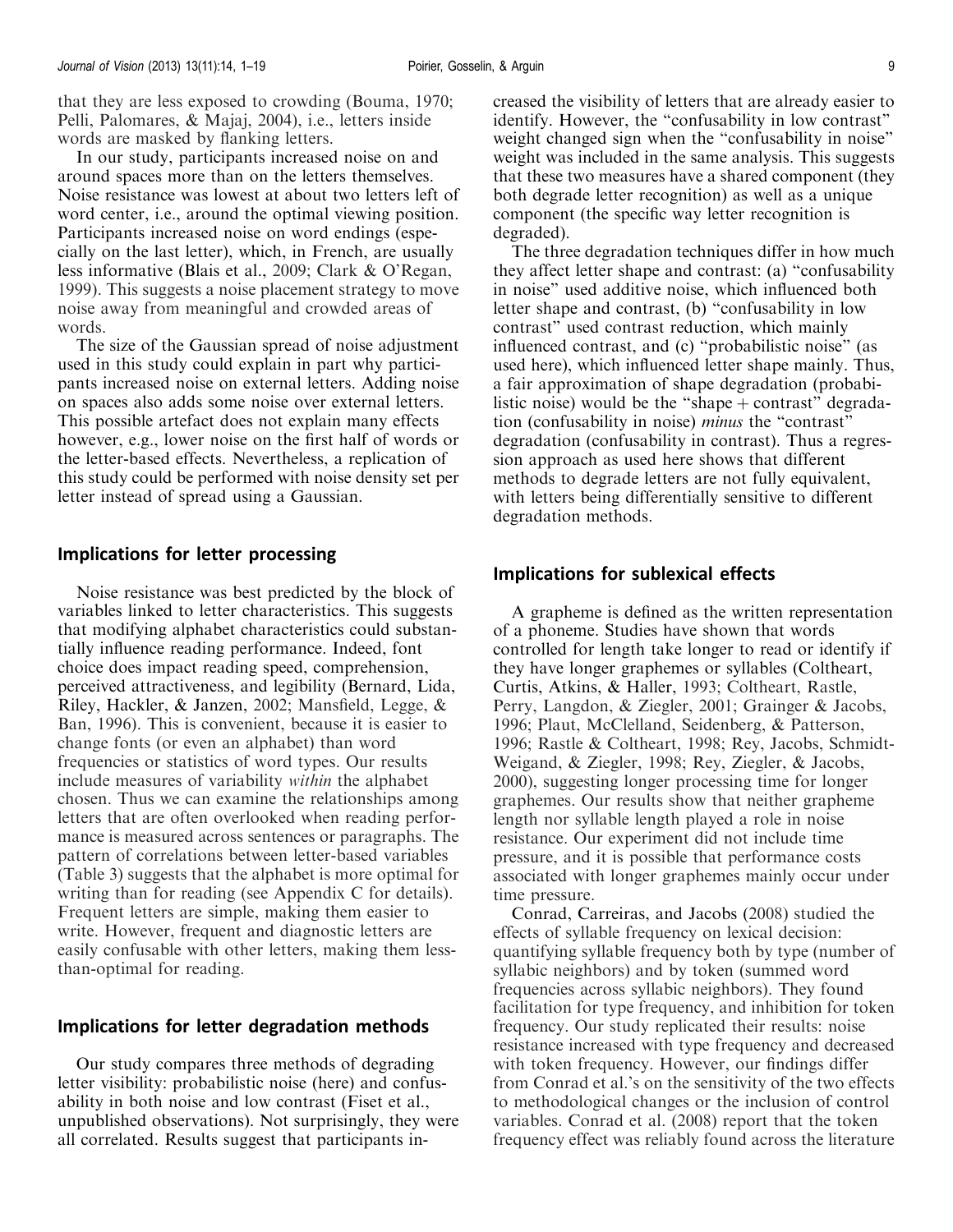

Figure 5. Hypothesized relationships between the variables related to letters. All correlations were positive between the variables shown. Diagnostic letters are frequently used (left). Efficiency was measured using noise resistance and simplicity (the opposite of complexity). Letter confusability was measured in low contrast and in noise (right). The results are consistent with an alphabet that promotes faster writing, but not necessarily faster or easier reading. Dotted lines indicate correlations that should be inverted when designing an alphabet to promote reading performance (without necessarily making writing performance worse), by changing the relationship between confusability and all other variables, while retaining all other relationships.

and their own study, whereas the type frequency effect was dependent on methodological demands and/or statistical controls. In contrast, in our study, the type frequency effect was reliably found across analyses whereas the token frequency effect was dependent on which other variables were included in the analysis. One possibility is that the two effects are differently sensitive to methodological demands (e.g., speeded responses). Further studies could investigate the temporal properties of these effects to confirm.

#### Implications for lexical frequency

Frequently occurring words are easier to recognize than less frequent words (for review, see Ferrand, [2001](#page-12-0); Monsell, [1991](#page-12-0)) including in French (Ferrand, [2000](#page-11-0); Grainger, Spinelli, & Ferrand, [2000;](#page-11-0) O'Regan & Jacobs, [1992\)](#page-13-0). This effect is seen across word types (Gordon & Caramazza, [1985;](#page-12-0) Segui, Frauenfelder, Lainé, & Mehler, [1987\)](#page-13-0). Shorter words are frequent (Zipf, [1935\)](#page-14-0). Word frequency and word length seem to have independent effects on performance (O'Regan & Jacobs, [1992;](#page-13-0) Vitu et al., [1990\)](#page-14-0). Reading speed is also improved for words with a higher cumulative frequency (word frequencies summed across same-family words; Beauvillain, [1996](#page-11-0); Bradley, [1979](#page-11-0); Burani & Caramazza, [1987;](#page-11-0) Burani, Salmaso, & Caramazza, [1984](#page-11-0); Colé, Beauvillain, & Segui, [1989](#page-11-0); Holmes & O'Regan, [1992](#page-12-0); Taft, [1979\)](#page-14-0).

In our study, neither lexical frequency nor cumulative lexical frequency played a significant role, although both showed trends in the right direction, consistent with a facilitory effect. Controlling for other factors did not help these two factors reach statistical significance. It is possible that these effects may require time constraints or reading performance measurement.

#### Implications for orthography

Orthographic neighborhood was measured as (a) frequency of the most frequent neighbor, and (b) the number of orthographic neighbors (Andrews, [1997](#page-11-0); Ferrand, [2001;](#page-12-0) Grainger & Jacobs, [1996\)](#page-12-0). Words with several orthographic neighbors are facilitated (Andrews, [1989,](#page-10-0) [1992](#page-11-0); Forster & Shen, [1996](#page-12-0); Sears, Hino, & Lupker, [1995;](#page-13-0) but see Carreiras, Perea, & Grainger, [1997;](#page-11-0) Coltheart et al., [1977\)](#page-11-0), but high-frequency orthographic neighbors inhibit performance (Carreiras et al., [1997;](#page-11-0) Grainger, [1990](#page-12-0); Grainger & Jacobs, [1996;](#page-12-0) Grainger, O'Regan, Jacobs, & Segui, [1989, 1992](#page-12-0); Grainger & Segui, [1990;](#page-12-0) Perea & Pollatsek, [1998](#page-13-0)). These effects are dependent on various factors (Andrews, [1997;](#page-11-0) Grainger & Jacobs, [1996](#page-12-0)), including interactions with task and language.

Here, orthographic neighbors had a facilitation effect, consistent with the literature. The orthographicneighbor effect resisted the introduction of controls, suggesting this effect was a true higher-level effect.

#### Implications for phonology

Overall, homophones impair performance: (a) less frequent words in homophonic pairs get inhibited (Davelaar, Coltheart, Besner, & Jonasson, [1978;](#page-11-0) Rubenstein, Lewis, & Rubenstein, [1971;](#page-13-0) but see Clark, [1973;](#page-11-0) Coltheart et al., [1977\)](#page-11-0), (b) pseudo-homophones are harder to reject than other non-words (Coltheart et al., [1977;](#page-11-0) Rubenstein et al., [1971](#page-13-0)), and (c) higher misclassification rates for words into the category of its homophone (e.g., "rows" misclassified as a flower; Daneman & Reingold, [1993;](#page-11-0) Daneman, Reingold, & Davidson, [1995;](#page-11-0) Jared, Levy, & Rayner, [1999;](#page-12-0) Peter & Turvey, [1994](#page-13-0); Van Orden, [1987;](#page-14-0) Van Orden, Johnston, & Hale, [1988](#page-14-0); Van Orden et al., [1992](#page-14-0); Ziegler & Jacobs, [1995;](#page-14-0) Ziegler, Van Orden, & Jacobs, [1997\)](#page-14-0). Some of these effects are small, observable mainly with pseudowords, present mostly in low-frequency words, and/or possibly dependent on strategy (Clark, [1973;](#page-11-0) Coltheart et al., [1977;](#page-11-0) Coltheart, Patterson, & Leahy, [1994;](#page-11-0) Davelaar et al., [1978](#page-11-0); Jared & Seidenberg, [1991;](#page-12-0) McCusker, Hillinger, & Bias, [1981](#page-12-0); Seidenberg, [1985a](#page-13-0), [1985b\)](#page-13-0).

Our results show inhibition on words with more phonological neighbors, but only when the effect of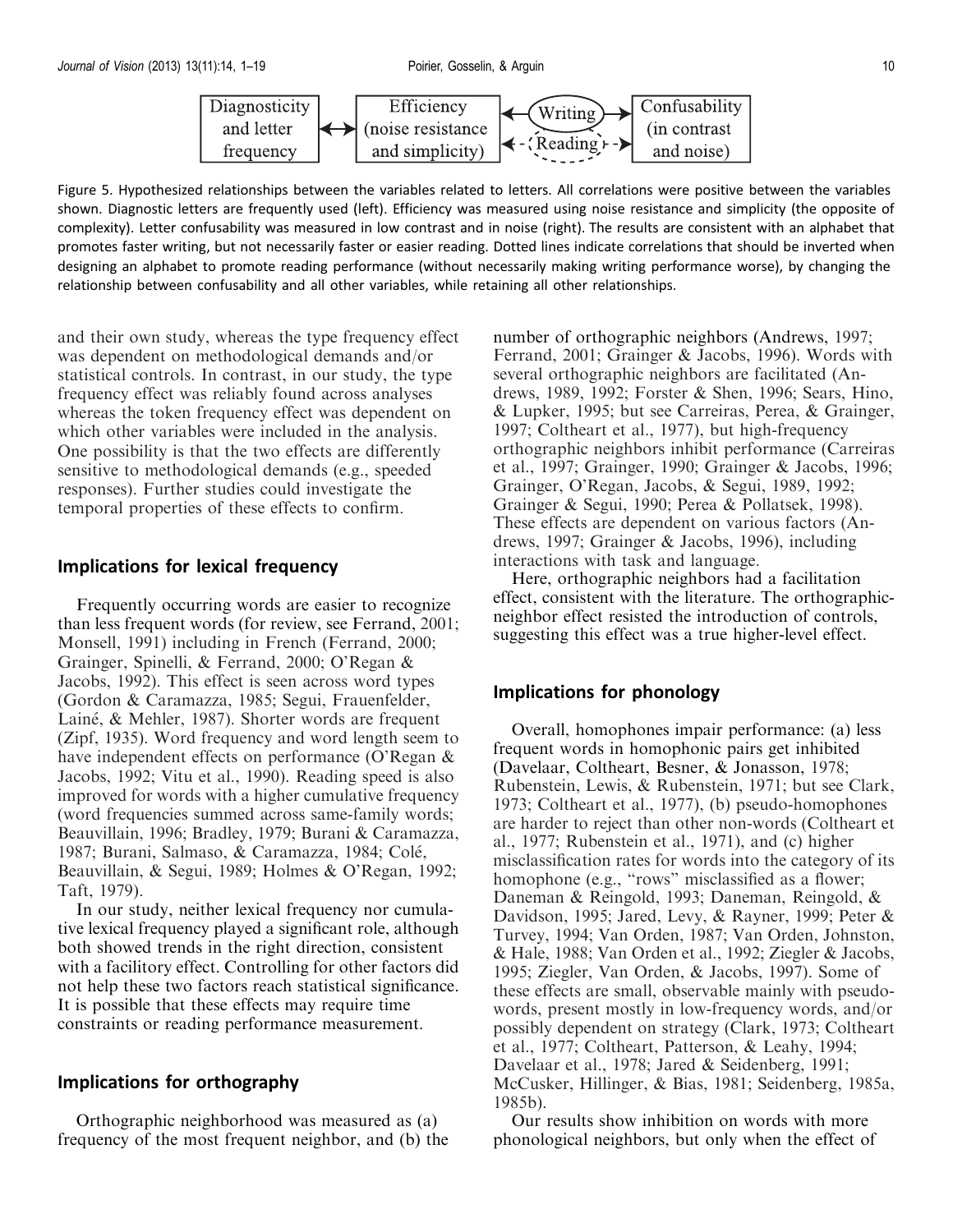<span id="page-10-0"></span>orthographic neighbors is controlled for. The direction and fragility of these effects is consistent with the literature. This suggests that extra processing is required to discriminate between phonologically close words.

#### Implications for word type and word length

Eye movements recorded during reading (O'Regan, [1990;](#page-12-0) Rayner, [1998;](#page-13-0) Rayner & Pollatsek, [1989](#page-13-0); Rayner & Sereno, [1994\)](#page-13-0) show that participants make more fixations on longer words (100% for eight or more letters vs. 25% for two to three letters), names, verbs, and adjectives (85%), and fewer on prepositions, conjunctions, articles, and pronouns (35%).

Our results are consistent with a strategy of moving noise away from words that are important for understanding sentences (i.e., noise increased on auxiliary verbs & articles, and decreased on verbs & adjectives). Our analyses suggest that the word-type effect is partly or mainly due to lower-level statistics. For example, word types may be statistically different in complexity or frequency, and those differences may underlie the word type effect.

We also found a word-length effect in the form of greater noise for single-letter words relative to longer words. This suggests that longer words may be fixated more because they extend beyond the visual span (Legge, Cheung, Yu, Cheung, Lee, & Owens, [2007](#page-12-0); Pelli et al., [2007\)](#page-13-0) or are more likely to be important, and not because they are somehow more masked or noisy.

#### Conclusion

Our study is consistent with the literature on (a) optimal viewing position, (b) letter complexity, (c) syllable frequency, and (d) orthographic and phonological neighbors. We did not replicate effects of lexical frequency or word length, and it is unclear if this was due to lack of statistical power, or differences in methodology. There are three novel conclusions from our study: (a) the word type effect may reflect different word statistics across word types (e.g., length, letters), (b) letter degradation techniques have similar but not fully equivalent effects, and (c) the alphabet may have been more optimized for writing rather than for reading, given that frequent and diagnostic letters were also easily confusable.

The efficiency of the method for data collection is noteworthy. This efficiency is gained by combining the advantages of adjustment methods to the ability to make adjustments at any location over a sentence. Essentially, participants were free to concentrate their

responses at locations that deviated most from subjectively homogeneous noise, thus quickly reducing apparent noise variations throughout the stimulus. This method quickly converged on responses that were similar across participants that, once analyzed, showed effects similar to those reported in the literature.

Our novel results can be used to generate predictions that can be tested in future work. Specifically, we predict that (a) making diagnostic letters more dissimilar from each other may help improve reading performance, (b) masking easily confusable letters will impair performance more than masking easily recognizable letters in a normal reading task, and (c) some higher-level effects in reading may be at least partially accounted for by low-level word characteristics like letter complexity, diagnosticity, and confusability.

Further studies could extend our method to other factors related to reading. For example, the study could be extended to letter features either by decreasing the spatial scale of the noise spread in a subsequent study, or by using de-blurring techniques on the current data. Moreover, identification of noise resistance (and legibility in general) at a letter- or word-sized spatial scale would be useful in the design of text enhancement systems.

Keywords: visual saliency, reading, visual noise, attention

### Acknowledgments

This research was supported by a CIHR grant awarded to Martin Arguin, Frédéric Gosselin, and Dan Bub. Portions of this paper were presented at VSS 2008 (Sarasota, Florida), and Cernec 2008 (Montréal, Canada). We thank anonymous reviewers for comments.

Commercial relationships: none.

Corresponding author: Frédéric J. A. M. Poirier. Email: jamfpo@yahoo.com; frederic.poirier@ umontreal.ca.

Address: Centre de Recherche en Neuropsychologie et Cognition, Université de Montréal, Montréal, Québec, Canada.

### **References**

Andrews, S. (1989). Frequency and neighborhood size effects on lexical access: Activation or search? Journal of Experimental Psychology: Learning, Memory, & Cognition, 15, 802-814.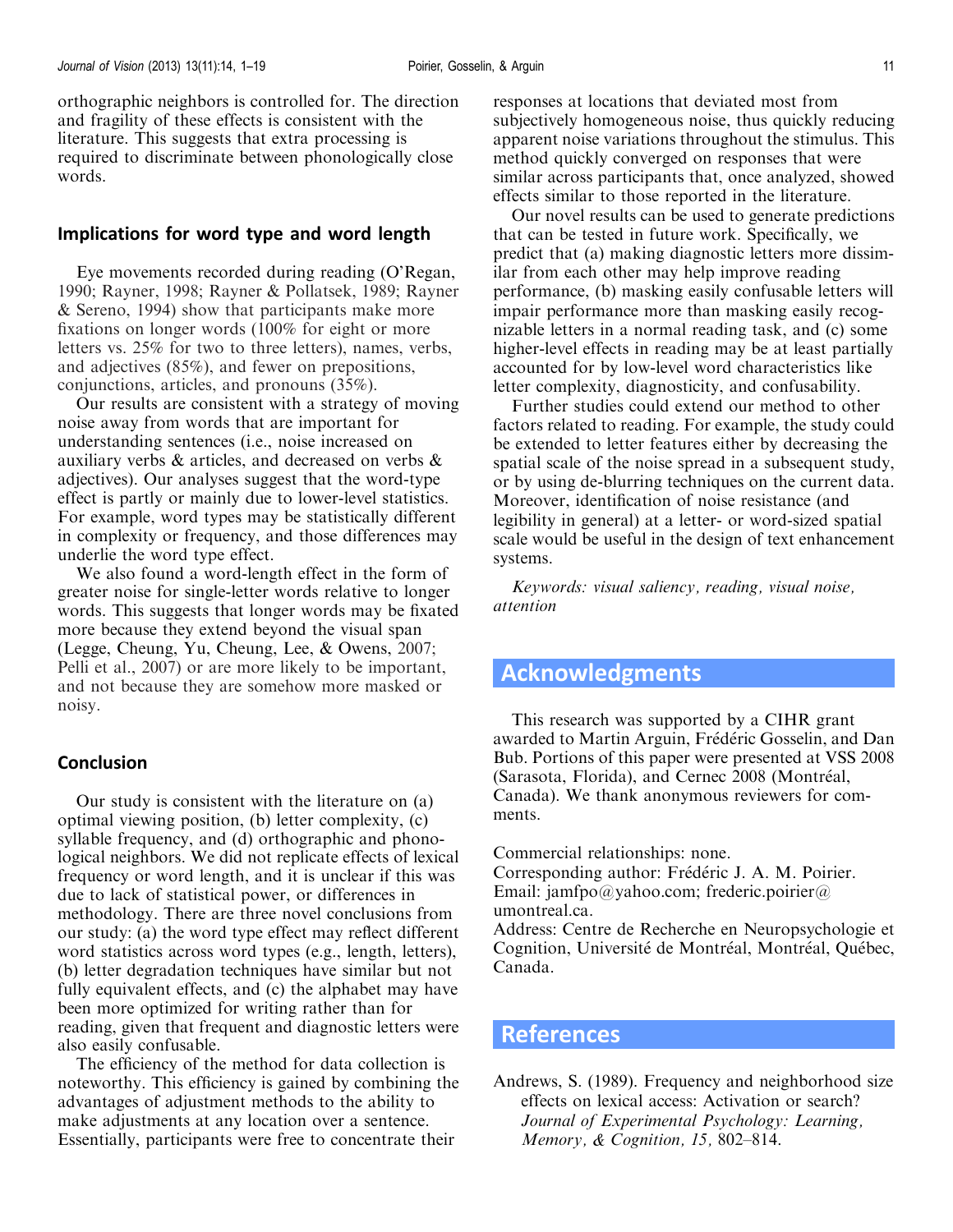- <span id="page-11-0"></span>Andrews, S. (1992). Frequency and neighborhood size effects on lexical access: Lexical similarity or orthographic redundancy? Journal of Experimental Psychology: Learning, Memory, & Cognition, 18, 234–254.
- Andrews, S. (1997). The effect of orthographic similarity on lexical retrieval: Resolving neighborhood conflicts. Psychonomic Bulleting & Review, 4, 439–461.
- Appleman, I. B., & Mayzner, M. S. (1982). Application of geometric models to letter recognition: Distance and density. Journal of Experimental Psychology: General, 111, 60–100.
- Attneave, F., & Arnoult, M. D. (1956). The quantitative study of shape and pattern perception. Psychological Bulletin, 53(6), 452–471.
- Beauvillain, C. (1996). The integration of morphological and whole-word form information during eye fixations on prefixed and suffixed words. Journal of Memory, & Language, 35, 801–820.
- Bernard, M., Lida, B., Riley, S., Hackler, T., & Janzen, K. (2002). A comparison of popular online fonts: Which size and type is best? Usability News, 4(1). Available at [http://usabilitynews.org/](http://usabilitynews.org/a-comparison-of-popular-online-fonts-which-size-and-type-is-best/) [a-comparison-of-popular-online-fonts-which](http://usabilitynews.org/a-comparison-of-popular-online-fonts-which-size-and-type-is-best/)[size-and-type-is-best/](http://usabilitynews.org/a-comparison-of-popular-online-fonts-which-size-and-type-is-best/).
- Blais, C., Fiset, D., Arguin, M., Jolicoeur, P., Bub, D., & Gosselin, F. (2009). Reading between eye saccades. PLoS ONE, 4(7), e6448, doi:10.1371/ journal.pone.0006448.
- Bouma, H. (1970). Interaction effects in parafoveal letter recognition. Nature, 226(241), 177–178.
- Bouma, H. (1971). Visual word recognition of isolated lower-case letters. Vision Research, 11, 459–474.
- Bradley, D. C. (1979). Lexical representation of deprivational relation. In M. Aronoff & M. L. Kean (Eds.), Juncture (pp. 37–55). Sarasota, CA: Anma Libri.
- Brainard, D. H. (1997). The Psychophysics Toolbox. Spatial Vision, 10, 443–446.
- Burani, C., & Caramazza,A. (1987). Representation and processing of derived words. Language & Cognitive Processes, 2, 217–227.
- Burani, C., Salmaso, D., & Caramazza, A. (1984). Morphological structure and lexical access. Visible Language, 18, 342–352.
- Carreiras, M., Perea, M., & Grainger, J. (1997). Orthographic neighborhood effects on visual word recognition in Spanish: Cross-task comparisons. Journal of Experimental Psychology: Learning, Memory, & Cognition, 23, 857–871.
- Changizi, M. A., Zhang, Q., Ye, H., & Shimojo, S. (2006). The structures of letters and symbols throughout human history are selected to match those found in objects in natural scenes. American Naturalist, 167, E117–E139.
- Clark, H. H. (1973). The language-as-fixed-effect fallacy: A critique of language statistics in psychological research. Journal of Verbal Learning & Verbal Behavior, 12, 335–359.
- Clark, J. J., & O'Regan, J.K. (1999). Word ambiguity and the optimal viewing position in reading. Vision Research, 39, 843–857.
- Colé, P., Beauvillain, C., & Segui, J. (1989). On the representation and processing of prefixed and suffixed derived words: A differential frequency effect. Journal of Memory & Language, 28, 1–13.
- Coltheart, M., Curtis, B., Atkins, P., & Haller, M. (1993). Models of reading aloud: Dual-route and parallel-distributed-processing approaches. Psychological Review, 100, 589–608.
- Coltheart, M., Davelaar, E., Jonasson, J. T., & Besner, D. (1977). Access to the internal lexicon. In S. Dornic (Ed.), *Attention and performance VI* (pp. 535–555). London: Academic Press.
- Coltheart, V., Patterson, K., & Leahy, J. (1994). When a ROWS is a ROSE: Phonological effects in written word comprehension. Quarterly Journal of Experimental Psychology, 47A, 917–955.
- Coltheart, M., Rastle, K., Perry, C., Langdon, R., & Ziegler, J. (2001). DRC: A dual route cascaded model of visual word recognition and reading aloud. Psychological Review, 108(1), 204–256.
- Conrad, M., Carreiras, M., & Jacobs, A.M. (2008). Contrasting effects of token and type syllable frequency in lexical decision. Language & Cognitive Processes, 23(2), 296–326, doi:10.1080/ 01690960701571570.
- Daneman, M., & Reingold, E. (1993). What eye fixations tell us about phonological recording during reading. Canadian Journal of Experimental Psychology, 47, 153–178.
- Daneman, M., Reingold, E., & Davidson, M. (1995). Time course of phonological activation during reading: Evidence from eye fixations. Journal of Experimental Psychology: Learning, Memory, & Cognition, 21, 884–898.
- Davelaar, E., Coltheart, M., Besner, D., & Jonasson, J.T. (1978). Phonological recording and lexical access. Memory & Cognition, 6, 618–632.
- Ferrand, L. (2000). Reading aloud polysyllabic words and nonwords: The syllabic length effect reexamined. Psychonomic Bulletin & Review, 7(1), 142–148.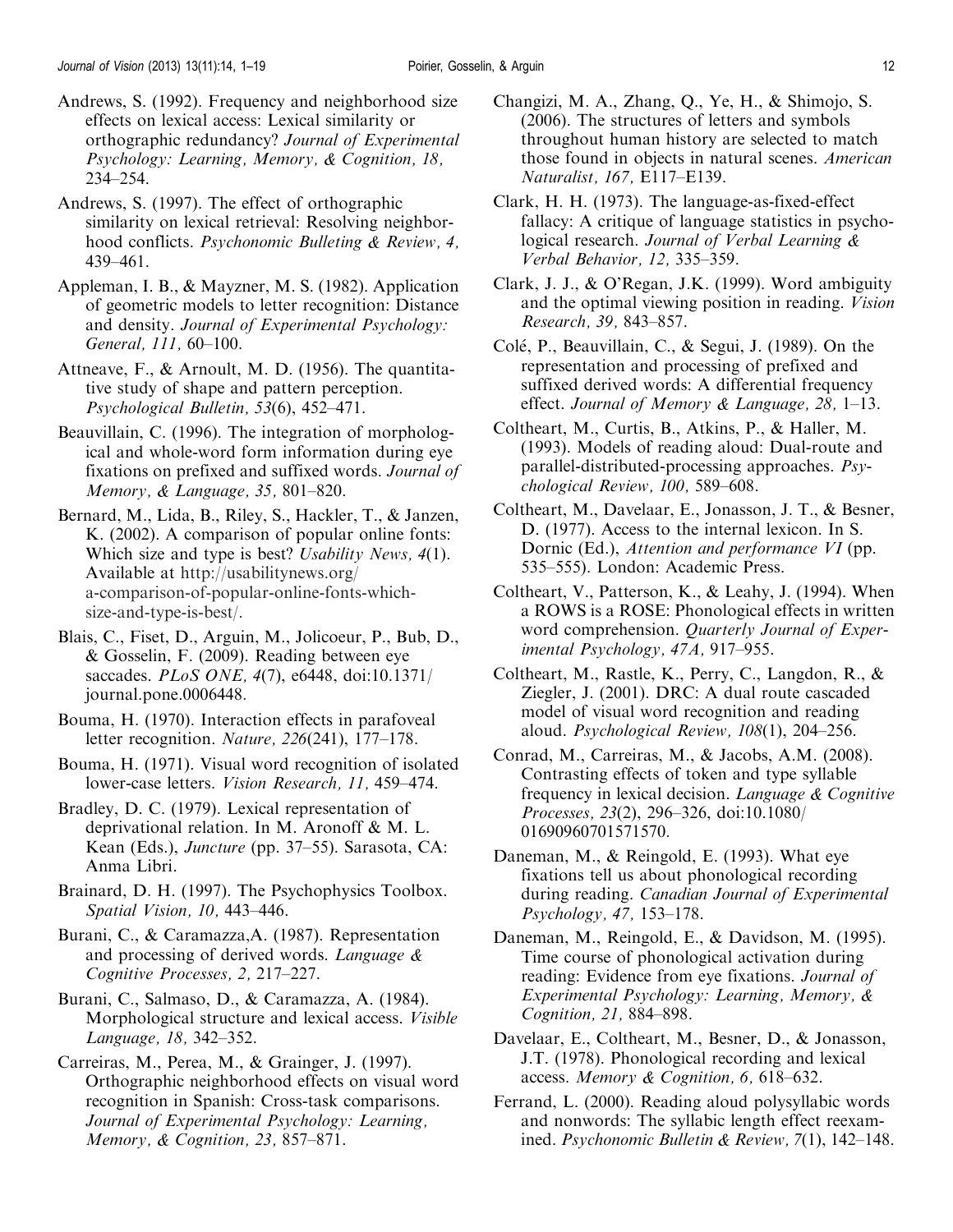- <span id="page-12-0"></span>Ferrand, L. (2001). Cognition et Lecture. Processus de base de la reconnaissance des mots écrits chez l'adulte. Bruxelles: De Boeck.
- Forster, K. I., & Shen, D. (1996). No enemies in the neighborhood: Absence of inhibitory effects in lexical decision and semantic categorization. Journal of Experimental Psychology: Learning, Memory, & Cognition, 22, 696–713.
- Gordon, B., & Caramazza, A. (1985). Lexical access and frequency sensitivity: Frequency saturation and open/closed class equivalence. Cognition, 21(2), 95–115.
- Grainger, J. (1990). Word frequency and neighborhood frequency effects in lexical decision and naming. Journal of Memory & Language, 29, 228–244.
- Grainger, J., & Jacobs, A. M. (1996). Orthographic processing in visual word recognition: A multiple read-out model. Psychological Review, 103, 518– 565.
- Grainger, J., O'Regan, J. K., Jacobs, A. M., & Segui, J. (1989). On the role of competing word units in visual word recognition: The neighborhood frequency effect. Perception & Psychophysics, 45, 189– 195.
- Grainger, J., O'Regan, J. K., Jacobs, A. M., & Segui, J. (1992). Neighborhood frequency effects and letter visibility in visual word recognition. Perception & Psychophysics, 51, 49–56.
- Grainger, J., & Segui, J. (1990). Neighborhood frequency effects in visual word recognition. Perception & Psychophysics, 47, 191–198.
- Grainger, J., Spinelli, E., & Ferrand, L. (2000). Effects of baseword frequency and orthographic neighborhood size in pseudohomophone naming. Journal of Memory & Language,  $42(1)$ , 88-102.
- Haberlandt, K. (1994). Methods in reading research. In M. A. Gernsbacher (Ed.), Handbook of psycholinguistics (pp. 1–31). New York: Academic Press.
- Holmes, V. M., & O'Regan, J.K. (1992). Reading derivationally affixed French words. Language & Cognitive Processes, 7, 163–192.
- Jared, D., Levy, B. A., & Rayner, K. (1999). The role of phonology in the activation of word meanings during reading: Evidence from proofreading and eye movements. Journal of Experimental Psychology: General, 128, 219–264.
- Jared, D., & Seidenberg, M. S. (1991). Does word identification proceed from spelling to sound to meaning? Journal of Experimental Psychology: General, 120, 358–394.
- Legge, G. E., Cheung, S.-H., Yu, D., Chung, S. T. L., Lee, H.-W., & Owens, D. P. (2007). The case for the

visual span as a sensory bottleneck in reading. Journal of Vision, 7(2):9, 1–15, [http://](http://journalofvision.org/7/2/9) [journalofvision.org/7/2/9](http://journalofvision.org/7/2/9), doi:10.1167/7.2.9. [[PubMed](http://www.ncbi.nlm.nih.gov/pubmed/18217824)] [[Article\]](http://www.journalofvision.org/content/7/2/9.long)

- Legge, G. E., Ross, J. A., Luebker, A., & LaMay, J. (1989). Psychophysics of reading. VIII. The Minnesota Low-Vision Reading Test. Optometry & Vision Science, 66(12), 843–853.
- Lorch, R. F., & Myers, J. L. (1990). Regression analyses of repeated measures data in cognitive research. Journal of Experimental Psychology: Learning, Memory, & Cognition, 16(1), 149–157. doi:10.1037/0278-7393.16.1.149.
- Mansfield, S., Legge, G. E., & Ban, M. C. (1996). Psychophysics of reading XV: Font effects in normal and low vision. Investigative Ophthalmology & Visual Science, 37(8), 1492–1501, [http://www.](http://www.iovs.org/content/37/8/1492) [iovs.org/content/37/8/1492](http://www.iovs.org/content/37/8/1492). [[PubMed](http://www.ncbi.nlm.nih.gov/pubmed/8675391)] [[Article\]](http://www.iovs.org/content/37/8/1492.long)
- McCusker, L. X., Hillinger, M. L., & Bias, R. G. (1981). Phonological recoding and reading. Psychological Bulletin, 89, 217–245.
- Monsell, S. (1991). The nature and locus of word frequency effects in reading. In D. Besner & G. W. Humphreys (Eds.), Basic processes in reading: Visual word recognition (pp. 148–197). Hillsdale, NJ: Lawrence Erlbaum.
- Nazir, R. A., Jacobs, A. M., & O'Regan, J. K. (1998). Letter legibility and visual word recognition. Memory & Cognition, 26, 810–821.
- New, B., Pallier, C., Brysbaert, M., & Ferrand, L. (2004). Lexique 2: A new French lexical database. Behavior Research Methods, Instruments, & Computers, 36(3), 516–524.
- New, B., Pallier, C., Ferrand, L., & Matos, R. (2001). Une base de données lexicales du français contemporain sur internet: LEXIQUE. L'Année Psychologique, 101, 447–462, <http://www.lexique.org>.
- Nothdurft, H. C. (1993). The conspicuousness of orientation and motion contrast. Spatial Vision, 7, 341–363.
- Nothdurft, H.-C. (2000). Salience from feature contrast: Additivity across dimensions. Vision Research, 40, 1183–1201.
- O'Regan, J. K. (1990). Eye movements and reading. In E. Kowler (Ed.), Eye movements and their role in visual and cognitive processes. (pp. 395–453). New York: Academic Press.
- O'Regan, J. K. (1992). Facteurs sensoriels et moteurs dans la lecture: La position optimale de regard. In P. Lecocq (Ed.), La lecture: Processus, apprentissage, troubles (pp. 11–28). Lille, France: Presses Universitaires de Lille.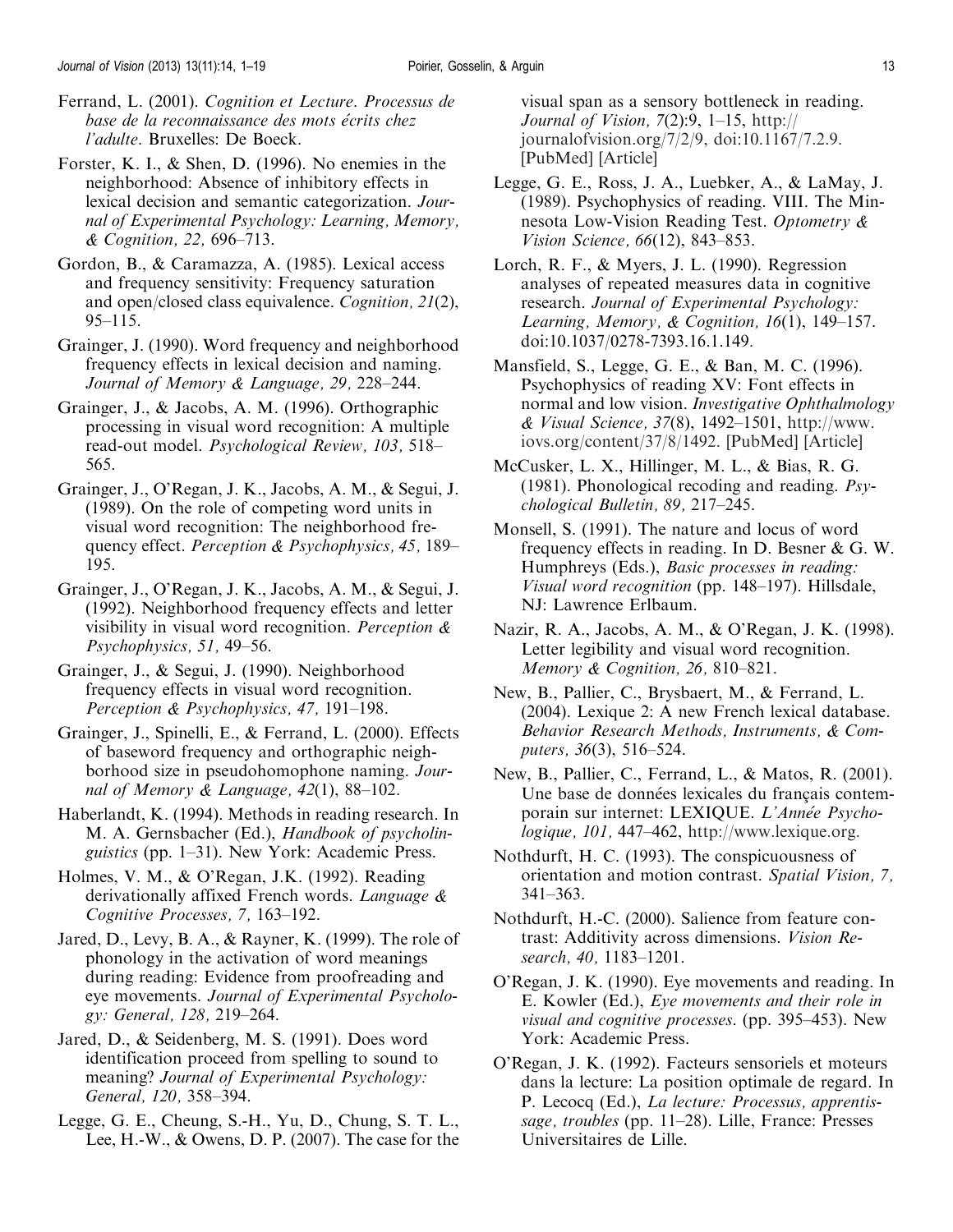- <span id="page-13-0"></span>O'Regan, J. K., & Jacobs, A. M. (1992). Optimal viewing position effect in word recognition: A challenge to current theory. Journal of Experimental Psychology: Human Perception & Performance, 18, 185–197.
- O'Regan, J. K., & Levy-Schoen, A. (1987). Eye movement strategy and tactics in word recognition and reading. In M. Coltheart (Ed.), The psychology of reading: Attention and performance XII (pp. 363– 383). Hillsdale, NJ: Lawrence Erlbaum.
- O'Regan, J. K., Levy-Schoen, A., Pynte, J., & Brugaillère, B. (1984). Convenient fixation location within isolated words of different lengths and structure. Journal of Experimental Psychology: Human Perception & Performance, 10, 250–257.
- Pelli, D. G. (1997). The VideoToolbox software for visual psychophysics: Transforming numbers into movies. Spatial Vision, 10, 437–442.
- Pelli, D. G., Burns, C. W., Farell, B., & Moore-Page, D. C. (2006). Feature detection and letter identification. Vision Research, 46, 4646–4674.
- Pelli, D. G., Palomares, M., & Majaj, N. J. (2004). Crowding is unlike ordinary masking: Distinguishing feature integration from detection. Journal of Vision, 4(12):12, 1136–1169, [http://](http://journalofvision.org/content/8/15/14) [journalofvision.org/content/8/15/14,](http://journalofvision.org/content/8/15/14) doi:10.1167/4. 12.12. [\[PubMed\]](http://www.ncbi.nlm.nih.gov/pubmed/15669917) [\[Article](http://www.journalofvision.org/content/4/12/12.long)]
- Pelli, D. G., Tillman, K. A., Freeman, J., Su, M., Berger, T. D., & Majaj, N. J. (2007). Crowding and eccentricity determine reading rate. Journal of Vision,  $7(2)$ :20, 1–36, [http://journalofvision.org/](http://journalofvision.org/content/7/2/20) [content/7/2/20,](http://journalofvision.org/content/7/2/20) doi:10.1167/7.2.20. [\[PubMed\]](http://www.ncbi.nlm.nih.gov/pubmed/18217835) [[Article\]](http://www.journalofvision.org/content/7/2/20.long)
- Perea, M., & Pollatsek, A. (1998). The effects of neighborhood frequency in reading and lexical decision. Journal of Experimental Psychology: Human Perception & Performance, 24(3), 767–779.
- Perfetti, C. A. (1985). Reading ability. New York: Oxford University Press.
- Peter, M., & Turvey, M. T. (1994). Phonological codes are early sources of constraint in visual semantic categorization. Perception  $& Psychophysics, 55(5),$ 497–504.
- Plaut, D. C., McClelland, J. L., Seidenberg, M. S., & Patterson, K. (1996). Understanding normal and impaired word reading: Computational principles in quasi-regular domains. Psychological Review, 103(1), 56–115.
- Poirier, F. J. A. M., Gosselin, F., & Arguin, M. (2008). Perceptive fields of saliency. Journal of Vision,  $8(15):14$ , 1–19, [http://journalofvision.org/content/](http://journalofvision.org/content/8/15/14) [8/15/14,](http://journalofvision.org/content/8/15/14) doi:10.1167/8.15.14. [[PubMed\]](http://www.ncbi.nlm.nih.gov/pubmed/19146298) [[Article](http://www.journalofvision.org/content/8/15/14.long)]
- Rastle, K., & Coltheart, M. (1998). Whammy and double whammy: Length effects in nonword naming. Psychonomic Bulletin & Review, 5, 277– 282.
- Rayner, K. (1998). Eye movements in reading and information processing: 20 years of research. Psychonomic Bulletin, 124(3), 372–422.
- Rayner, K., & Pollatsek, A. (1989). The psychology of reading. Englewood Cliffs, NJ: Prentice-Hall.
- Rayner, K., & Sereno, S. C. (1994). Eye movements in reading: Psycholinguistic studies. In M. A. Gernsbacher (Ed.), Handbook of psycholinguistics (pp. 57–81). New York: Academy Press.
- Rey, A., Jacobs, A. M., Schmidt-Weigand, F., & Ziegler, J. C. (1998). A phoneme effect in visual word recognition. Cognition, 68, B71–B80.
- Rey, A., Ziegler, J. C., & Jacobs, A. M. (2000). Graphemes are perceptual reading units. Cognition, 74, 1–12.
- Rubenstein, H., Lewis, S. S., & Rubenstein, M. (1971). Evidence for phonemic coding in visual word recognition. Journal of Verbal Learning & Verbal Behavior, 10, 645–657.
- Rumelhart, D. E., & Siple, P. (1974). Process of recognizing tachistoscopically presented words. Psychological Review, 81, 99–118.
- Sears, C. R., Hino, Y., & Lupker, S. J. (1995). Neighborhood size and neighborhood frequency effects in word recognition. Journal of Experimental Psychology: Human Perception & Performance, 21, 876–900.
- Segui, J., Frauenfelder, U. H., Lainé, C., & Mehler, J. (1987). The word frequency effect for open- and closed-class items. Cognitive Neuropsychology,  $41(1)$ , 33–44.
- Seidenberg, M. S. (1985a). Constraining models of word recognition. Cognition, 20, 169–190.
- Seidenberg, M. S. (1985b). The time course of information activation and utilization in visual word recognition. In D. Besner, T. Waller, & G. Mackinnon (Eds.), Reading research: Advances in theory and practice (Vol. 5, pp. 199–252). London: Academic Press.
- Senécal, M.-J. (2001). Version française du Minnesota Low Vision Reading Test (Unpublished master's thesis). Université de Montréal, Montréal; Institut Nazareth et Louis-Braille, Longueuil.
- Senécal, M. J., Gresset, J., & Overbury. O. (2002). Version française du Minnesota Low-Vision Reading Test. In J. Gresset, & P. Rondeau (Eds.), Mesures évaluatives: Du développement aux applications: 5e Symposium scientifique sur l'incapacité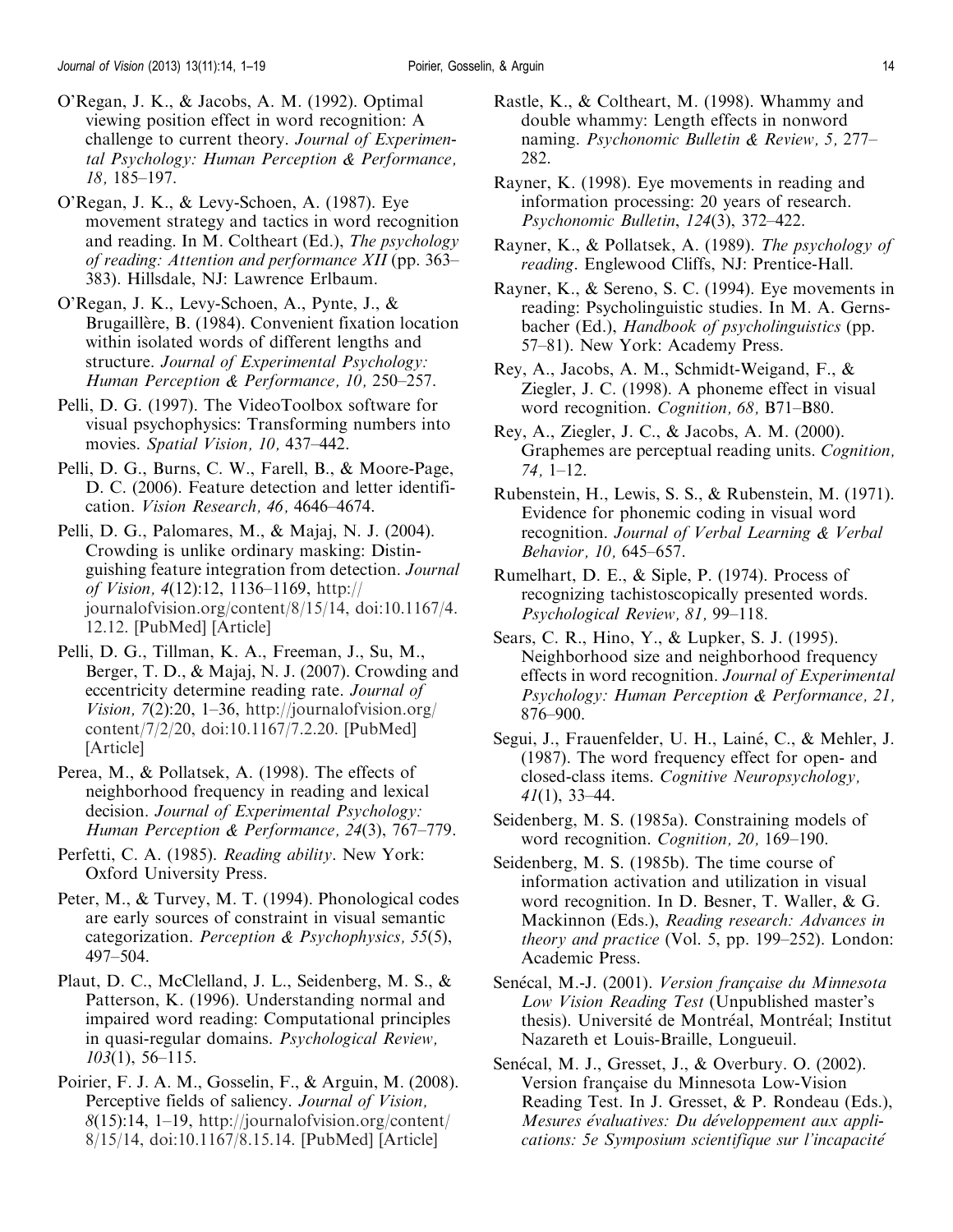<span id="page-14-0"></span>visuelle et la réadaptation (pp. 31–34). Montréal: Université de Montréal; Longueuil: Institut Nazareth et Louis-Braille.

- Taft, M. (1979). Recognition of affixed words and the word frequency effect. Memory & Cognition, 7, 263–272.
- Van Orden, G. C. (1987). A ROWS is a ROSE: Spelling, sound and reading. Memory & Cognition, 15, 181–198.
- Van Orden, G. C., Johnston, J. C., & Hale, B. L. (1988). Word identification in reading proceeds from spelling to sound to meaning. Journal of Experimental Psychology: Learning, Memory, & Cognition, 14, 371–386.
- Van Orden, G. C., Stone, G. O., Garlington, K. L., Markson, L. R., Pinnt, G. S., Simonfy, C.M., et al. (1992). ''Assembled'' phonology and reading: A case study in how theoretical perspective shapes empirical investigation. In R. Frost & L. Katz (Eds.), Orthography, phonology, morphology, and meaning (pp. 249–292). North Holland: Elsevier Science Publishers.
- Vitu, F., O'Regan, J. K., & Mittau, M. (1990). Optimal landing position in reading isolated words and continuous text. *Perception & Psychophysics*,  $47(6)$ , 583–600.
- Ziegler, J. C., & Jacobs, A. M. (1995). Phonological information provides early sources of constraint in the processing of letter strings. Journal of Memory & Language, 34, 567–593.
- Ziegler, J. C., Van Orden, G. C., & Jacobs, A. M. (1997). Phonology can help or hurt the perception of print. Journal of Experimental Psychology: Human Perception & Performance, 23(3), 845–860.
- Zipf, G. K. (1935). The psycho-biology of language. Boston: Houghton Mifflin.

## Appendix A

#### Details of factors

All frequency data was taken from Lexique 3.55 (New, Pallier, Brysbaert, & Ferrand, [2004](#page-12-0); New, Pallier, Ferrand, & Matos, [2001](#page-12-0)).

#### Frequencies

Frequency factors are often log-transformed before analyses, for the purpose of reducing the weight of

high-frequency items. Here, frequency factors were only log-transformed when doing so increased stability of results across analyses (i.e., showed fewer changes when entering or removing other factors) and/or decreased individual variability.

Word frequency statistics included several factors: (a) lexical frequency ( $M = 1,243$  per million;  $SD =$ 3,788; min.  $\lt 1$ ; max. = 38,929; power law:  $R^2$  = 90.5%; exponent  $= -2.34$ ), (b) cumulative word frequency, i.e., lexical frequency summed across words with the same lemma ( $M = 1,833$  per million;  $SD = 4,370$ ; min. < 1, max. = 38,929; power law:  $R^2$  $= 86.7\%$ ; exponent  $= -2.30$ ), (c) number of homographs, i.e., other words with same spelling as target  $(M = 1,688; SD = 0,827; max. = 5)$ , (d) number of homophones, i.e., other words with same pronunciation as the target ( $M = 5,038$ ;  $SD = 3,628$ ; max. = 24), (e) orthographic neighbor frequency, i.e., summed frequency of other words with the same number of letters as the target that differ by a single letter ( $M = 4.974$ ;  $SD = 5.254$ ; max. = 25), and (f) phonological neighbor frequency, i.e., summed frequency of other words with the same number of graphemes as the target that differ by a single grapheme ( $M = 25,052$ ;  $SD = 32,458$ ; max = 127).

#### **Complexity**

The factor complexity (or perimetric complexity) was defined as contour length squared divided by ink area (Attneave & Arnoult, [1956;](#page-11-0) Pelli, Burns, Farell, & Moore-Page, [2006](#page-13-0)), with contour length simplified to only include intensity changes due to horizontal and vertical edges, because line thickness was one pixel.

#### Letter width

Letter width was the horizontal extent of letters, in pixels, plus one pixel for interletter spacing.

#### **Confusability**

Confusability measures (i.e., in noise or low contrast) were taken from a study conducted in our lab (Fiset et al., unpublished observations), which used the same font as used here, although they used a finer spatial sampling. Confusability corresponds to the proportion of trials on which a particular letter, briefly exposed (16.67 ms), was reported incorrectly. Average accuracy was maintained at 50% across letters by either adding noise or lowering contrast.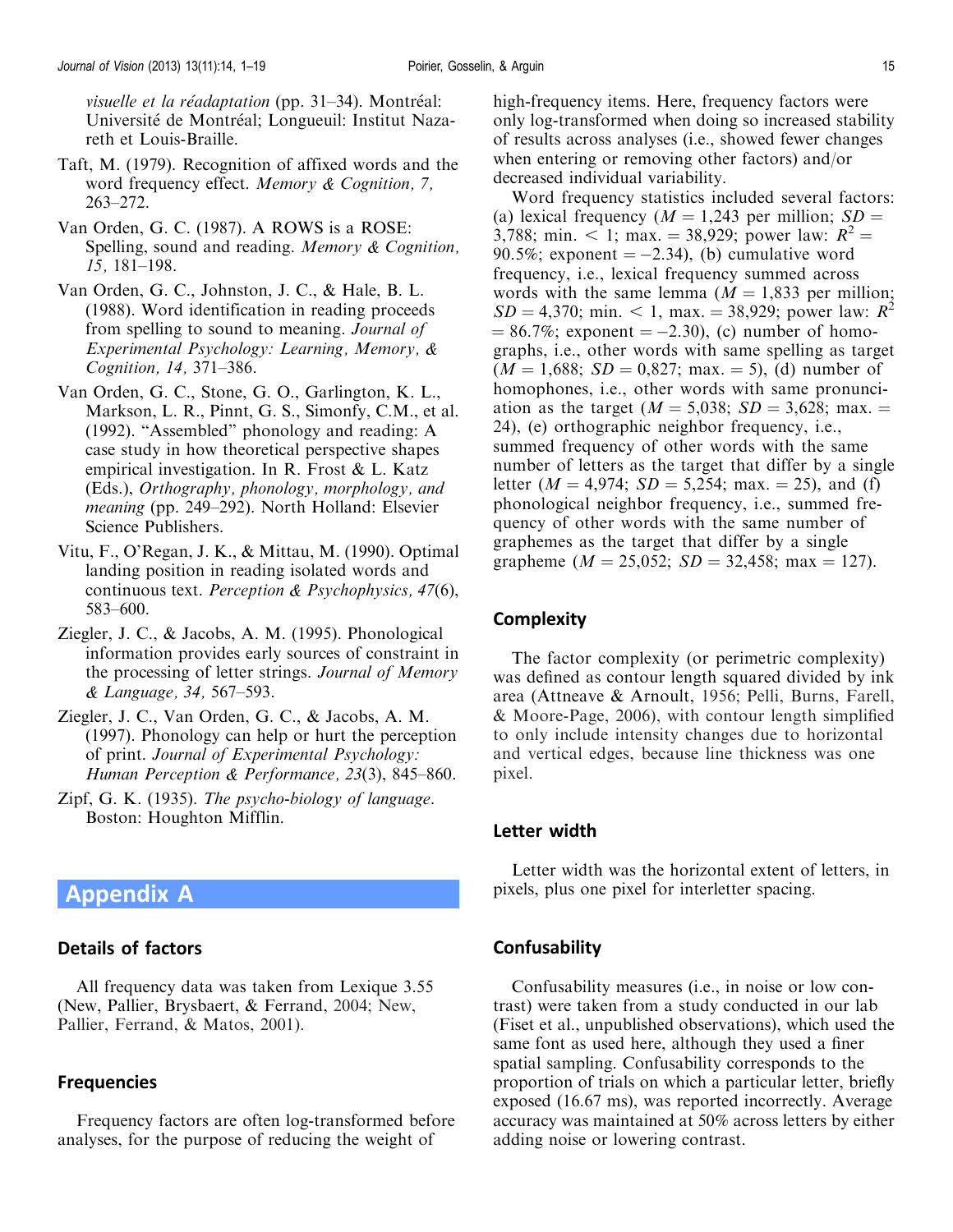#### Letter frequency

Letter frequency was taken from a published dataset for written text in French (Lexique 3.55; New et al., [2001;](#page-12-0) New et al., [2004\)](#page-12-0).

Letters that appeared fewer than 10 times in the 30 sentences (i.e., " $k$ " and " $w$ " to "z") were not included in correlations with noise resistance. Those letters are included in all other correlations, and correlations with or without them were similar.

### **Diagnosticity**

Diagnosticity was a measure of word confusability increase when a given letter cannot be recognized. Diagnosticity was calculated using the Lexique 3.55 database and an algorithm that: (1) selected a target letter and a replacement letter, (2) changed every instance of the target letter in the word list by the replacement letter, simulating letter confusion, (3) counted the number of identical words in the modified list, simulating word confusion due to letter confusion, (4) repeated Steps 1 through 3 for every target and replacement combination possible, and stored the results into a matrix, (5) subtracted from the matrix the number of words that are identical if no letter was changed, thus isolating word confusion due to letter confusion, (6) summed the matrix for a target letter across replacement letters to give the diagnosticity of that letter, i.e. the extra confusability due to the target letter being misread, and (7) normalized to the 0 to 1 range for the regression

analysis. Diagnosticity calculated by factoring in word frequencies or letter frequencies produced similar results, thus only the unweighted diagnosticity is discussed here.

### Sublexical factors

Sub-lexical statistics included the following factors (statistics in our samples shown in parentheses):  $(1-2)$ letters per grapheme ("grapheme length";  $M = 1.44$ ; M  $(0.36; \text{min.} = 1; \text{max.} = 3)$  or syllable ("syllable length";  $M = 3.6$ ;  $SD = 1.2$ ; words had an average of 1.638 syllables,  $SD = 0.758$ ; min. = 1; max. = 4), and (3–4) syllable frequency by type, i.e., the number of syllabic neighbors, and by token, i.e., the sum of the lexical frequencies of all syllabic neighbors ( $M = 1,096$  and 4,646 per million;  $SD = 1,524$  and 7,478; max.  $= 8,160$ and 49,857 for token and type, respectively).

#### Word type

Word type included the following categories, using sentence context to determine category (frequency of occurrence in our stimuli indicated in parentheses): (a) auxiliary verbs  $(1.7\%)$ ; (b) conjunctions  $(0.9\%)$ ; (c) articles (2.6%); (d) pronouns (5.5%); (e) verbs (19.2%); (f) prepositions  $(4.1\%)$ ; (g) nouns  $(42.6\%)$ ; (h) determiners (3.2%), including quantifiers, demonstrative adjectives, and possessive adjectives; (i) adverbs (5.0%); and (j) adjectives (15.2%). These categories were mutually exclusive.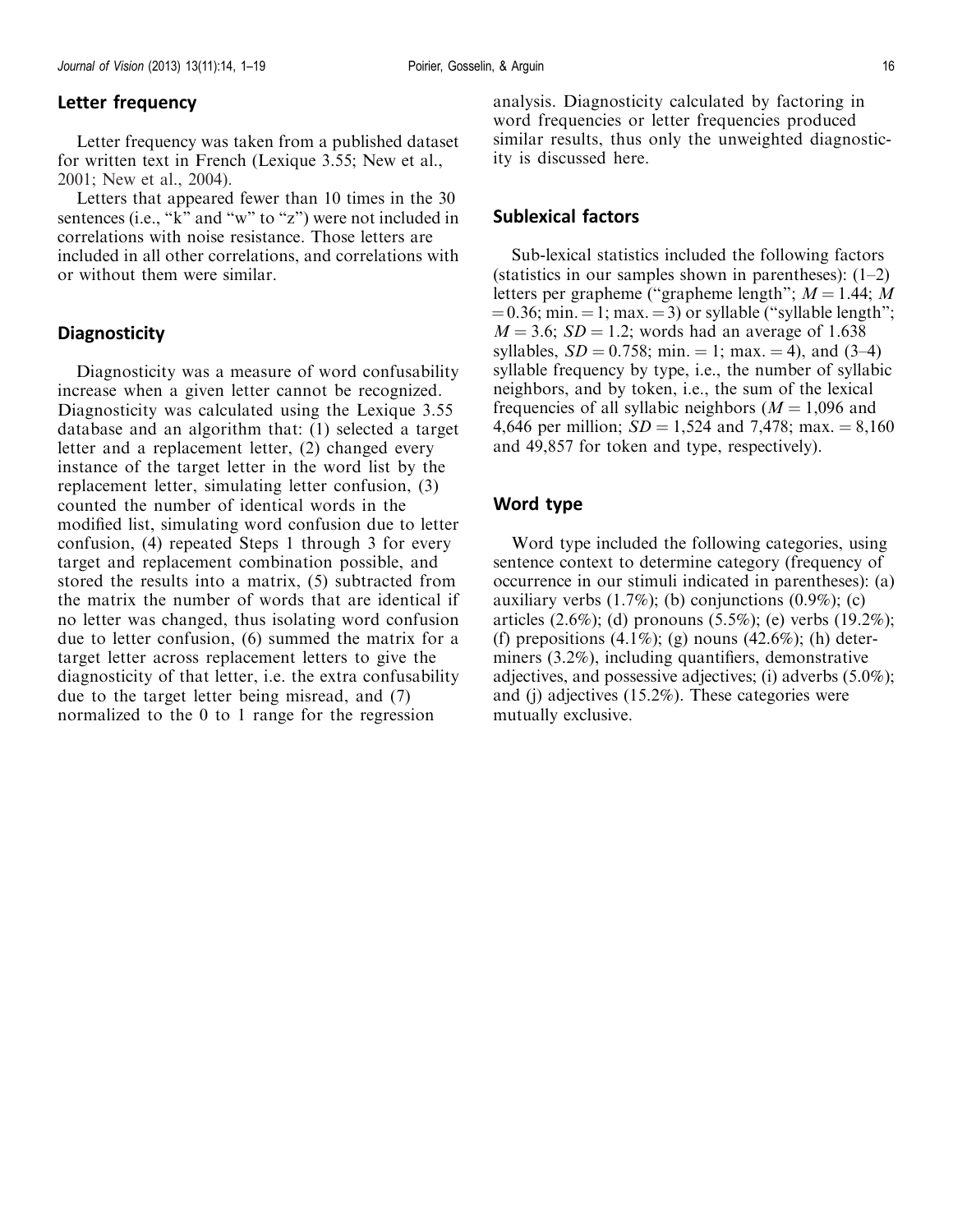Confusability in

### <span id="page-16-0"></span>Appendix B

|              | CONNUSADINIY IN |              |            |                      |                  |               |
|--------------|-----------------|--------------|------------|----------------------|------------------|---------------|
|              | Noise (%)       | Contrast (%) | Complexity | Log letter frequency | Noise resistance | Diagnosticity |
| a            | 67.0            | 71.8         | 128.8      | 8.73                 | 11.15            | 14,293        |
| b            | 45.3            | 33.0         | 134.6      | 1.77                 | 10.78            | 7,482         |
| c            | 44.5            | 44.5         | 117.6      | 3.70                 | 11.11            | 9,699         |
| d            | 42.8            | 45.5         | 134.6      | 2.39                 | 10.61            | 7,345         |
| e            | 65.5            | 85.3         | 130.7      | 10.56                | 10.87            | 25,110        |
| $\mathsf f$  | 69.0            | 58.8         | 101.9      | 1.30                 | 11.24            | 6,450         |
| g            | 36.3            | 21.0         | 165.1      | 1.97                 | 10.43            | 6,179         |
| h            | 41.3            | 39.5         | 121.5      | 1.94                 | 10.43            | 2,552         |
| j.           | 84.8            | 93.3         | 73.1       | 8.49                 | 11.14            | 12,310        |
| j            | 68.8            | 73.3         | 100.0      | 0.25                 | 10.91            | 1,526         |
| k            | 23.8            | 31.3         | 134.6      | 0.53                 |                  | 651           |
| $\mathbf{I}$ | 85.0            | 90.8         | 72.3       | 4.72                 | 11.28            | 10,935        |
| m            | 18.0            | 12.8         | 145.2      | 2.92                 | 10.67            | 9,602         |
| n            | 40.0            | 47.3         | 109.7      | 7.07                 | 11.13            | 12,556        |
| o            | 67.8            | 64.5         | 115.2      | 6.26                 | 10.99            | 6,259         |
| р            | 28.8            | 20.0         | 142.4      | 2.48                 | 10.39            | 9,305         |
| q            | 47.5            | 45.0         | 142.4      | 0.55                 | 10.98            | 489           |
| r            | 60.8            | 66.3         | 98.0       | 7.78                 | 11.42            | 20,186        |
| s            | 48.8            | 58.8         | 149.3      | 7.23                 | 11.31            | 34,204        |
| t            | 86.8            | 85.8         | 94.1       | 6.69                 | 11.48            | 19,596        |
| u            | 43.5            | 42.3         | 101.9      | 4.17                 | 11.05            | 5,520         |
| v            | 51.5            | 56.0         | 135.5      | 1.20                 | 11.31            | 6,921         |
| W            | 12.5            | 13.5         | 167.5      | 0.22                 |                  | 115           |
| X            | 46.8            | 55.0         | 171.4      | 0.35                 |                  | 845           |
| у            | 13.3            | 14.0         | 171.4      | 0.73                 |                  | 1,731         |
| z            | 27.5            | 27.8         | 128.8      | 0.46                 |                  | 4,819         |

Letter statistics. Notes: Letter statistics used in the regression model, as well as mean noise resistance for lowercase letters that appeared at least 10 times in the experiment.

### Appendix C

#### Implications for letter processing

The pattern of correlations between letter-based variables ([Table 3\)](#page-6-0) suggests that the alphabet is more optimal for writing than for reading. This argument is presented below in three parts: (a) the results are reviewed from the perspective of reading constraints, (b) the results are reviewed from the perspective of writing constraints, and (c) the results are contrasted to those of Changizi, Zhang, Ye, and Shimojo ([2006](#page-11-0)) who argue, based on topology distributions, that alphabets are developed based on visual constraints rather than motor constraints.

An alphabet designed to be easy to *read* would focus on making diagnostic letters (especially frequent ones) easier to read, i.e., more efficient and less confusable. Supporting this, we found that frequent and diagnostic letters were more efficiently perceived as measured by noise resistance (see also Pelli et al., [2006](#page-13-0)). However, in French at least, frequent and diagnostic letters are unfortunately easily confused with other letters ([Table](#page-6-0) [3](#page-6-0)), making the alphabet suboptimal for reading. We propose that efficiently perceived simple letters are more easily confused together because they lack distinctive features (see below; Attneave & Arnoult, [1956;](#page-11-0) Pelli et al., [2006](#page-13-0)).

An alphabet designed to be easy to write would focus on making frequent letters simple, so that writing speed would be improved. Supporting this, frequent letters were less complex. Although not directly relevant to writing performance, frequent letters tend to be more diagnostic and easily confusable (e.g., "i," "l," compared to "m," "w," "y"). That is, by meeting writing constraints, reading constraints were not optimized. Thus in designing an alphabet that is both easy to write and to read, the emphasis should be on making diagnostic and frequent letters both easy to encode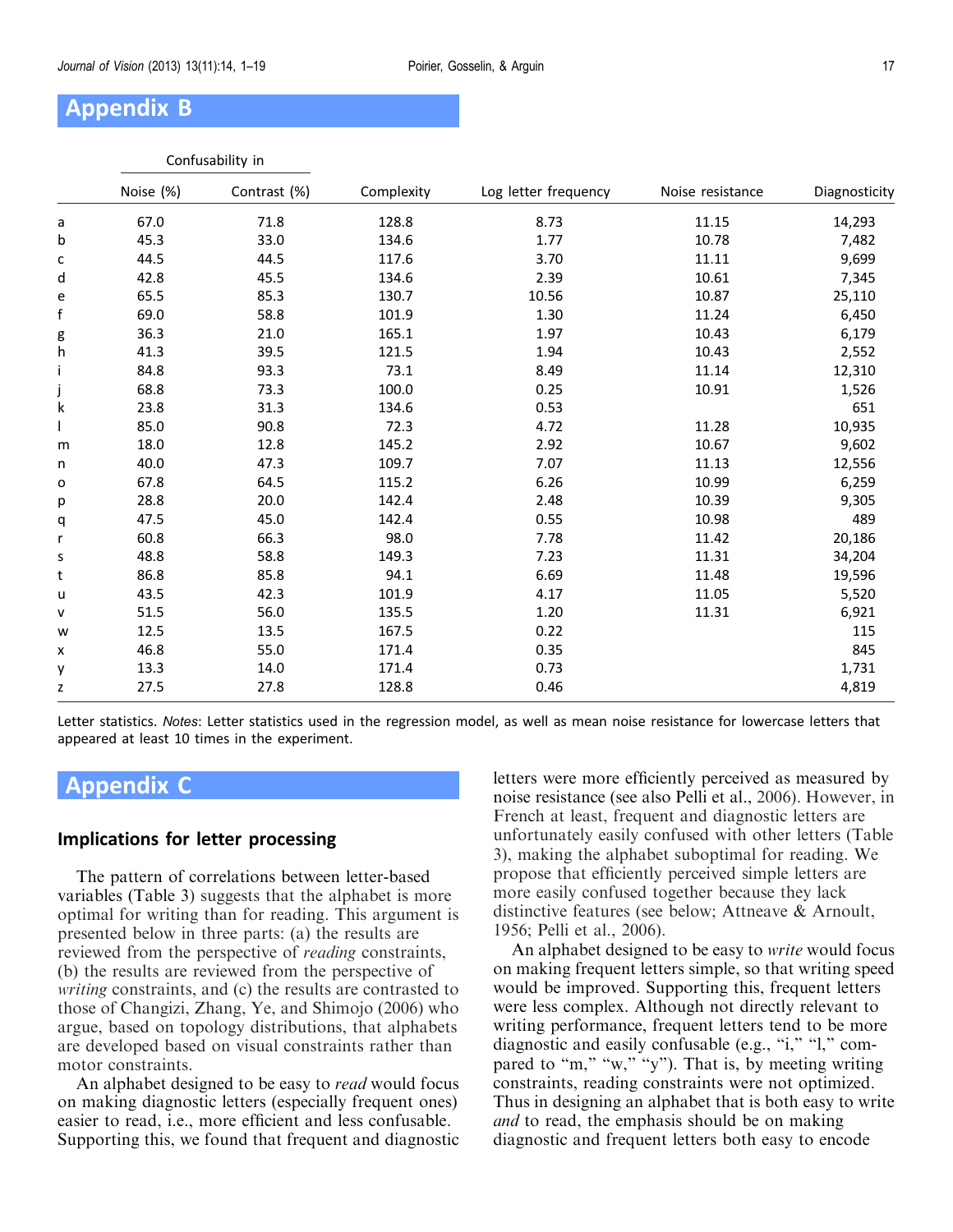<span id="page-17-0"></span>(e.g., high noise resistance, low complexity) and easy to discriminate from each other (e.g., low confusability).

The only study that looked empirically at whether alphabets were designed based on reading or writing constraints is a study comparing the topology distribution of alphabets, shorthand, trademarks, and natural scenes (Changizi et al., [2006\)](#page-11-0). They measured the relative frequency of different topologies within a stimulus set (e.g., alphabets, trademarks, natural scenes), and compared topology distributions across stimulus sets. Their conclusions can be summarized as follow: (a) alphabets have topology distributions similar to trademarks and natural scenes, suggesting that they are influenced by visual constraints, (b) alphabets have a topology distribution that is dissimilar to that of shorthand, suggesting that motor constraints play a much lesser role in alphabet design, and (c) alphabets have a topology distribution that differs from scribbles or random lines, suggesting that alphabets are not random. Their conclusion conflicts with ours. However, we reconcile the diverging views below.

Changizi et al. [\(2006\)](#page-11-0) did their analysis over a collection of alphabets, thus they lack single-letter data to compare with. This issue is critical because the assignment of letter shapes to sounds may itself be consistent with motor constraints, consistent with our results. Early alphabet designers likely associated simple symbols to frequent sounds first, and then created symbols of increasing complexity for increasingly infrequent sounds. Although they made symbols generally easy to produce and discriminate from each other, they likely assigned simpler symbols to frequent sounds. Thus, although Changizi's account may be accurate at the alphabet level, ours may be an adequate description at the letter level.

To further this argument, Changizi et al.'s [\(2006](#page-11-0)) study did not account or control for the frequency of occurrence of letters. As shown above, simple letters are frequent. Correcting their data for this bias would increase frequencies at low-complexities. This could make their results consistent with alphabets being influenced by motor constraints.

### Appendix D

#### Ecological validity

Every method to study reading has its strengths and weaknesses, and none is perfect (Haberlandt, [1994](#page-12-0); Perfetti, [1985\)](#page-13-0). The visual spread method used here is an efficient way of measuring noise resistance at a relatively fine spatial scale. An hour and a half of testing per participant was sufficient to extract all the

effects discussed above, including effects related to single-letters, letter position, word type, and syllable frequencies. This technique also required no specialized equipment such as an eye tracker or a voice key. However, caution is advised when generalizing from our task to other reading tasks, for several reasons.

Firstly, we did not ask participants to read sentences, and we did not measure reading comprehension. Reading effects are generally robust across methods, including passive-viewing tasks (e.g., fMRI experiments). Nevertheless, participants may sometimes adjust noise using visual factors, which may be unrelated or indirectly related to reading. For example, our results are consistent with complexity and diagnosticity, but could be more consistent with confusability if reading performance had been measured. In the presence of conflicting factors influencing noise, participants may not always spread noise to improve readability.

Secondly, participants had ample opportunity to extract the full content of a sentence over the duration of the study (average of 3 min spent per sentence). Mechanisms that are time-sensitive may require speeded-response tasks to produce measurable effects. Moreover, our method may not capture well effects that are dependent on surprise or uncertainty (e.g., when participants are asked to search for specific information or spelling errors).

Thirdly, the stimuli were degraded. Polarity was reversed in 12.5% of pixels, effectively changing letter shape. However, our noise levels were intermediate between studies using no noise and those using high levels of noise, such that reading sentences remained easy.

Overall, our results are consistent with the literature. However, both the similarities and differences of results across different methodologies can be informative. Similar results inform of effects that are robust across task demands and stimuli. Different results inform of effects that are sensitive to task demands and stimulus characteristics. By integrating results across methodologies and task demands, we can gain a better understanding of the underlying mechanisms involved.

In particular, our method differs from many other methods in the way the sentences were generated. A common research method is to generate word lists that exaggerate natural differences on few experimental factors while minimizing differences on control factors. These lists can nevertheless include sampling biases, especially with regards to other factors not considered in the selection criteria. The approach taken here respects natural frequencies and word statistics, and uses a statistical control instead. Our word sampling method is representative of normal texts, but it undersamples infrequent word types, word lengths, letters, etc. It is thus possible that some factors above